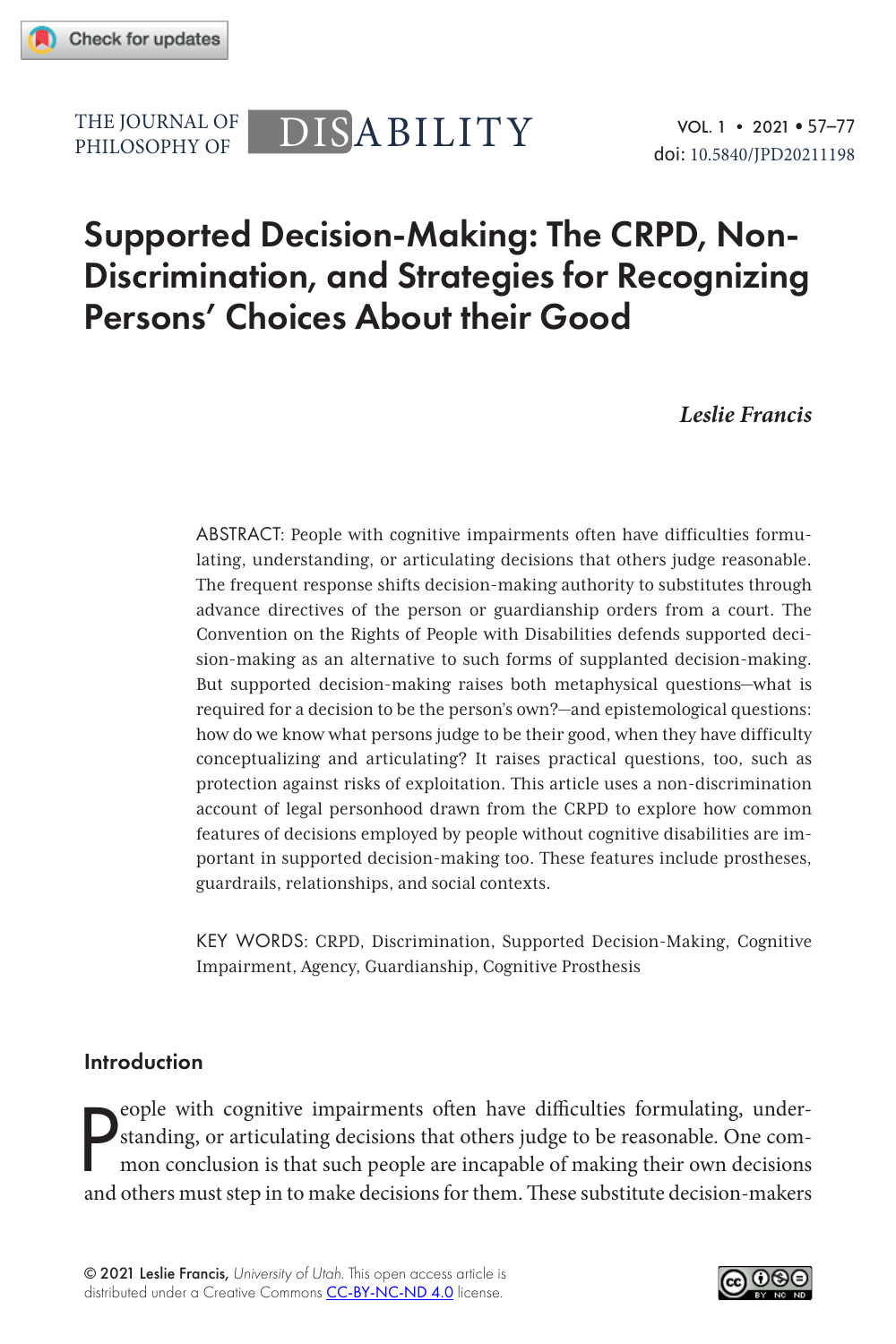may be expected to follow one of several different decision-making models (Chaet 2017; Jaworska 2017). For people who have had had prior decision-making capacity, the model may be *advance direction*: decision-makers follow earlier directions for what should be done in the current circumstances. For people who have had prior decision-making capacity but have not made relevant prior prescriptions, the model may be *substituted judgment*: decision-makers decide as it seems likely that persons would have decided, given what is known about their values, preferences, and interests. For people who have never had decision-making capacity, decision-makers follow the *best interests* standard, relying on some mix of what is believed to be in the person's own interests or in the interests of human beings more generally.

These three models—advance direction, substituted judgment, and best interests—have been standard fare in bioethics and health law. But they are not uncontroversial. One important set of criticisms asks whether advance direction is an appropriate model to use for someone who has lost earlier cognitive capacities and may now seem to be a quite different person (Dresser 2018; Walsh 2020). At its fullest extent, this criticism holds that a later self, with altered cognitive capacities, is a different person than the former self and therefore decisions of the former should not bind the later. Another set of criticisms asks whether interests are to be understood subjectively, in terms of states of the individual subject, or objectively in terms of what is in general in the interests of similar persons (Cantor 2005). Criticisms of this kind doubt whether cognitively impaired subjects are the best judges of their own interests. These criticisms reflect controversies about which model of substitute decision-making should be followed in given situations.

Neither set of criticisms addresses a more fundamental challenge to substitute decision-making itself: whether the response to cognitive impairment should be shifting the locus of decision-making from the person with cognitive impairments to someone else. Nor do these criticisms take on additional philosophical questions about decision-making by a person with cognitive impairments. For example, what is required for agency, when a decision maker has limited cognitive capacity? How can we know whether a decision is someone's own, when articulation and communication are difficult for them? Transferring decision-making to a substitute bypasses these difficult metaphysical and epistemological questions. But the difficulty in answering these and related questions is not a sufficient reason for assuming that substitute decision-making of some form is a preferred response to impaired cognitive capacity. Instead, we might at least want to explore ways of enhancing agency or promoting understanding of people with cognitive impairments, rather than shifting the locus of decision-making away from them altogether.

My aim in this article is to make a start on how to retain the agency of someone with limited cognitive capacities. I do this by exploring how people with cognitive disabilities do not differ in decision-making processes from people without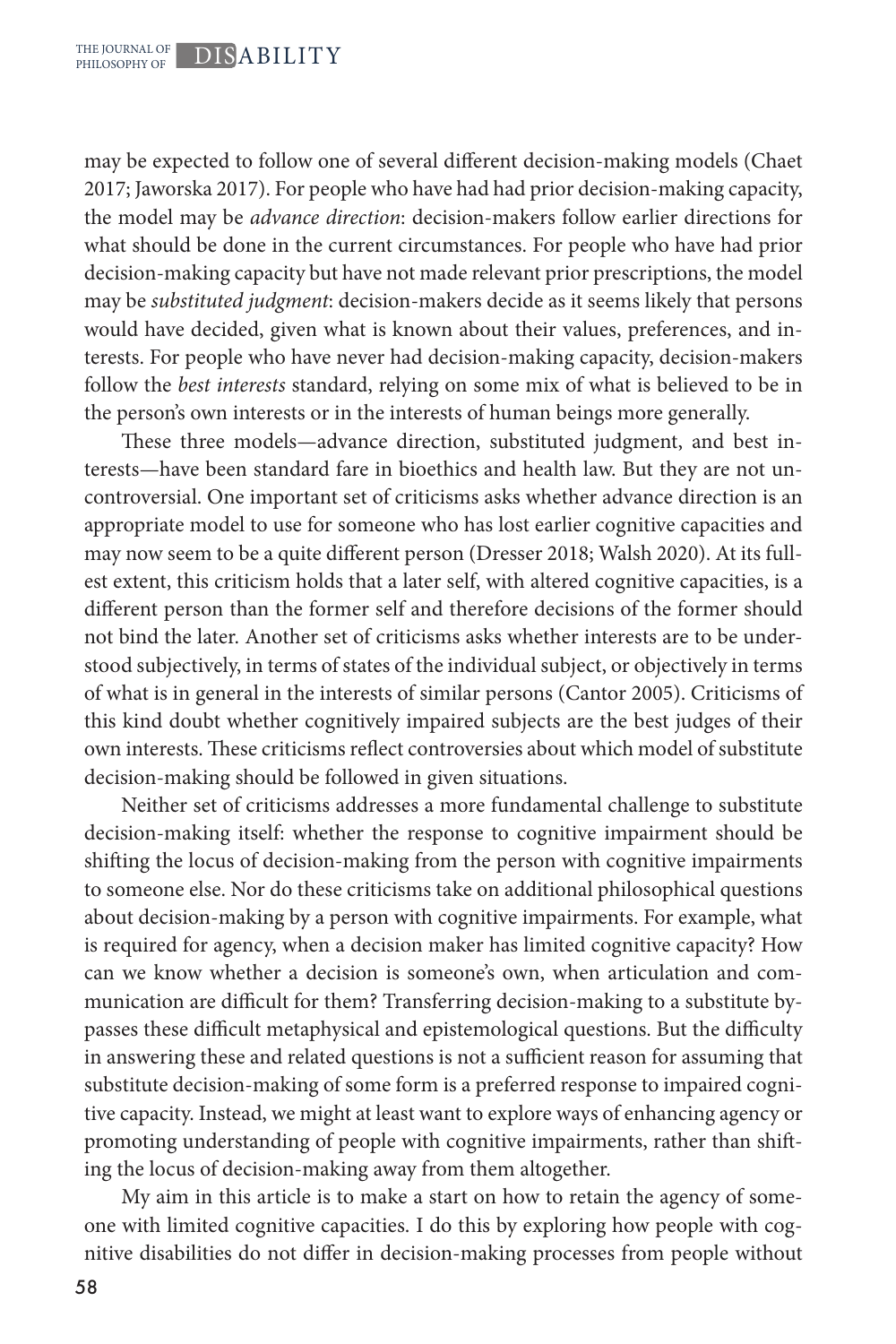these disabilities. I fully admit that this is only an incompletely theorized beginning. I hope, however, that it indicates at least some of the questions that would need to be asked and sketches at least some ways they might be answered, if fuller models of supported, rather than supplanted, decision-making are to be constructed.

Good reasons support retaining the locus of decision-making with cognitively impaired individuals themselves. First, it is the most direct reminder that they are the individual decisional subjects and that decisions should be individualized to them. It recognizes that they are where decisions start and ultimately end up. Second, impairments are not all-or nothing, or even all or nothing for specific capacities. Some people with cognitive impairments may have intense perceptual skills, while others may have better communicative abilities. Some may need help with drawing the connections of abstract reasoning or calculation but understand the conclusions once the linkages have been made. Some may intuitively understand who is trustworthy and who is not, while others may have little social understanding of their vulnerability. Deficiencies in social skills are described as common for people with developmental disabilities (Devi 2013). For some, capacities may increase or decrease with the social or physical setting, or even with the time of day. Young adults with cognitive impairments may continue to develop skills while the capacities of others with progressive dementias may wane (Largent and Peterson 2021). Third, the exercise of capacities takes practice; people may improve in their decision-making skills as they engage in them. Or they may become increasingly passive when others seem to take over for them or not even listen to them. In sum, locating decision-making with individual themselves expresses respect for them as persons in myriad ways.

In the last few years, spurred by the Convention on the Rights of Persons with Disabilities (CRPD), supported decision-making has been gaining favor as an alternative to the legal transfer of decision-making authority to others through guardianship or other mechanisms (Kohn 2013). Much commentary has defended this approach as reflecting respect for persons with cognitive disabilities. Consider these words of Jenny Hatch, a woman with Down syndrome who has become a well-known advocate for supported decision-making after she was subjected to oppressive guardianship proceedings:

I want to tell you why Supported Decision-Making is very important to me. I love making decisions for myself. Sometimes I need some help to make good decisions. When I have help to make decisions, I can handle anything. (Martinis and Blanck 2019, 13)

But puzzles remain at the heart of supported decision-making about how decisions can be the person's own when capacities are limited. These puzzles loom especially difficult or pressing when people apparently lack understanding or coherent identity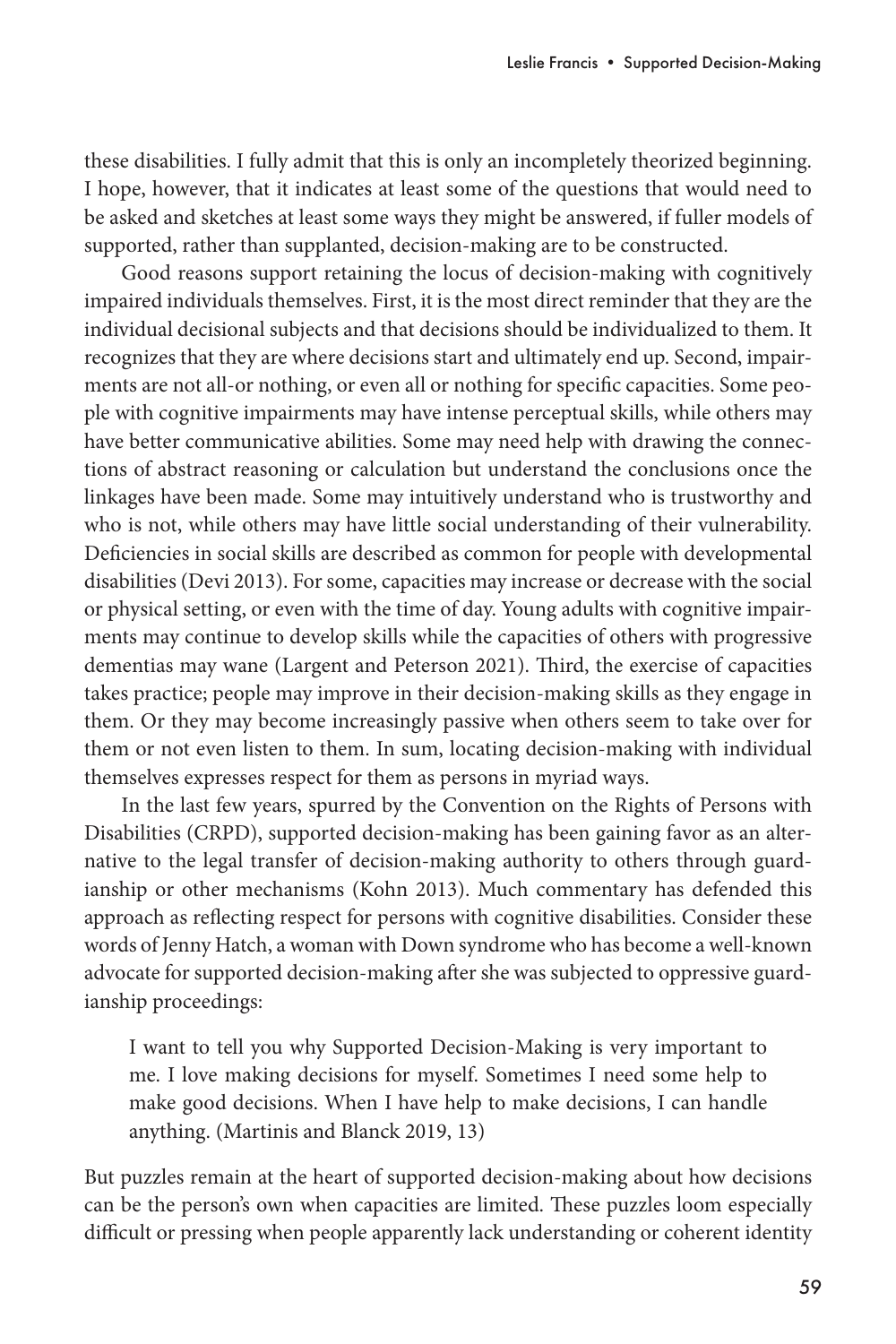(Burch 2017) or when they are at risk of significant personal harm (Largent and Peterson 2021). Consider these central questions about supported decision-making:

What is meant by someone's "own" good, rather than someone else's conception of their good?

How do we go about determining someone's "own" good when a person has difficulties processing information, conceptualizing, or communicating? Do we do this in the same ways that we would for people without such apparent difficulties?

Can supported decisions be wrong about whether a course of action will further the subject's own good? How can we know that this is the case? Is this different for supported decisions than for decisions made without support?

When are supported decisions unjustifiably paternalistic? Should questions about justifiable paternalism be answered in the same way for supported decisions as they are for decisions that are made without support?

These questions are not easy to answer. But grappling with them is critical to developing practices of supported decision-making. In this contribution, I hope to suggest some strategies for approaching these questions based on my earlier work on understanding the good by, with, and for people with cognitive disabilities (Francis and Silvers 2007). In developing these strategies, I will draw on three themes. The first is the role of what might be termed "cognitive prostheses." The second is the problematic nature of assumptions often found in liberal theory that people arrive at accounts of their good independently. And the third is the extent to which understandings of the good are social. I do not suggest that these strategies are solutions to all or even any of these challenging questions for supported decision-making. Rather, I think that they point to where the most difficult issues lie, how to make a start on thinking about them, and what might be some safeguards to incorporate into supported decision-making.

My exploration begins with the CRPD, the most powerful legal instrument providing impetus for supported decision-making. I draw on the CRPD for a non-discrimination approach to decision-making when people have cognitive impairments. This approach emphasizes similarities between decision-making by people who are not considered cognitively impaired, and people who have been determined to have significant cognitive limitation. Recognizing these similarities suggests ways of fostering agency that are common for most people, but that have been under-appreciated for people with cognitive disabilities.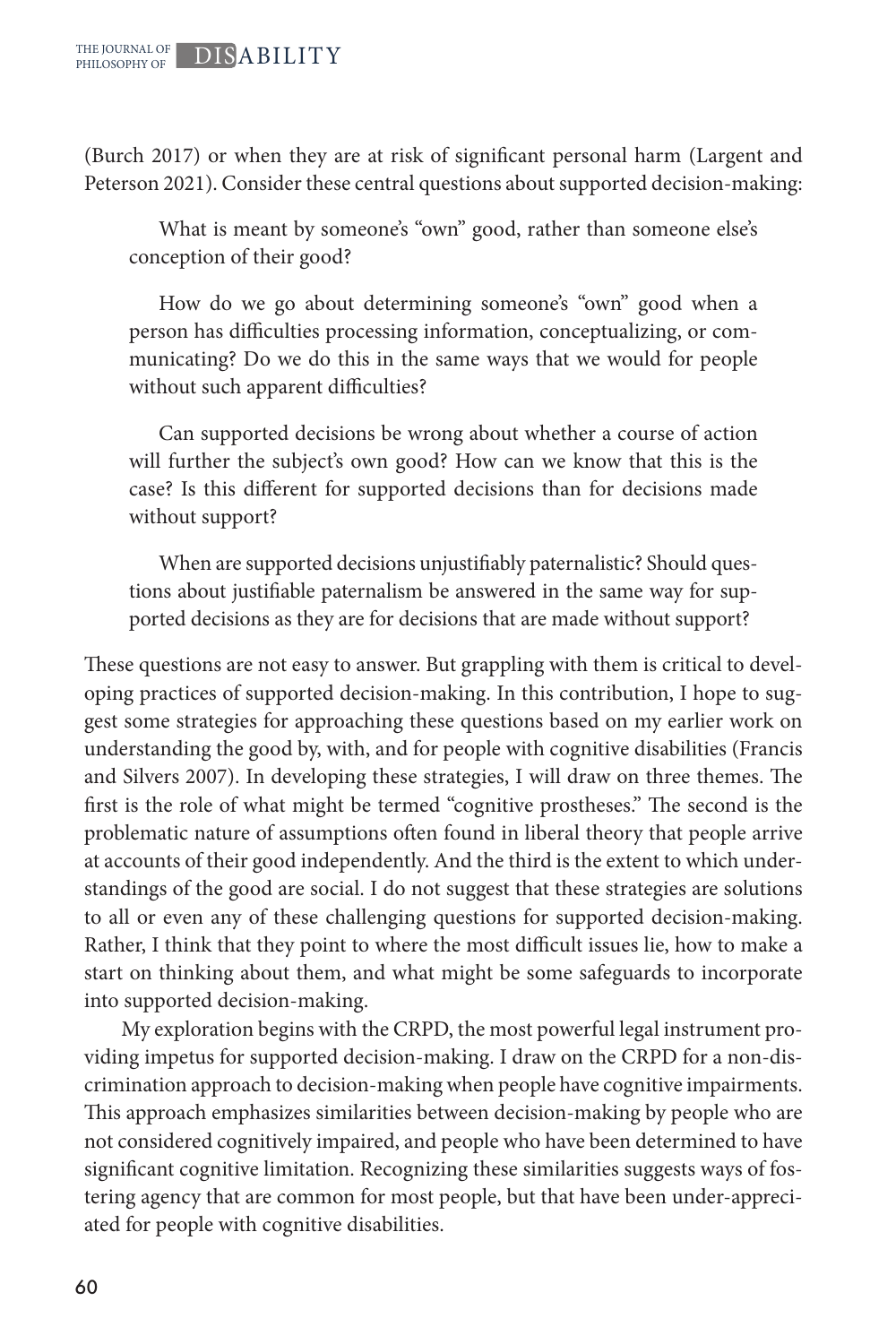## The Convention on the Rights of Persons with Disabilities: Equality of Legal Personhood

The CRPD takes a definitive stance about the role of persons with cognitive impairments as decision-makers: they must remain full legal persons. Article 12 provides that "States Parties shall recognize that persons with disabilities enjoy legal capacity on an equal basis with others in all aspects of life" (United Nations 2006). To the extent that they are unable to formulate, understand, or articulate decisions, supports must be provided. This provision has spurred adoption of supported decision-making as an alternative to guardianship.

The General comment to Article 12 states that full legal personhood must be maintained for everyone, no matter the level or type of cognitive impairment (Committee on the Rights of Persons with Disabilities 2014). This comment has been interpreted by critics to mean that the CRPD requires supported decision-making even for people who have no or very limited interactive capabilities, such as people in permanent vegetative or minimally conscious states (Largent and Peterson 2021). This interpretation appears to founder with such limiting cases: how can the person be thought of as exercising their own decision-making when they apparently play a completely passive, non-interactive role? If agency requires some level of action, it seems that agency must be foreclosed in such limiting cases. I have argued elsewhere that that this interpretation of the General comment may be too strong. The principled basis of the comment is ensuring "the right to equality before the law for people with disabilities, on an equal basis with others" (Francis 2022, forthcoming). On this interpretation equality and non-discrimination are the touchstone for the understanding of legal personhood, rather than a single preferred process of decision-making. Along similar lines, commentators such as Scholten, Gather, and Vollmann (2021) read Article 12 as prohibiting discrimination in the recognition of equal legal personhood. These authors argue that for purposes of Article 12, non-discrimination should be understood as not imposing relative disadvantage based on membership in a disfavored group, such as being a person with a disability.

According to the General comment, equality and non-discrimination require that people not be stripped of legal rights such as the right to hold property or the right to participate in social life if they so choose. Support may take many forms, but should seek to generate the "'best interpretation of will and preferences'" rather than the best interests of the person (Committee on the Rights of Persons with Disabilities 2014, ¶17 and ¶21). Supports must guard against inappropriate paternalism that imposes others' conceptions of their good on the supported person. The goal of support is to elicit the person's own good rather than deciding what would be good for them. On the other hand, supports must also guard against undue influence or exploitation. Safeguards must thus be implemented to "respect the rights, will and preferences of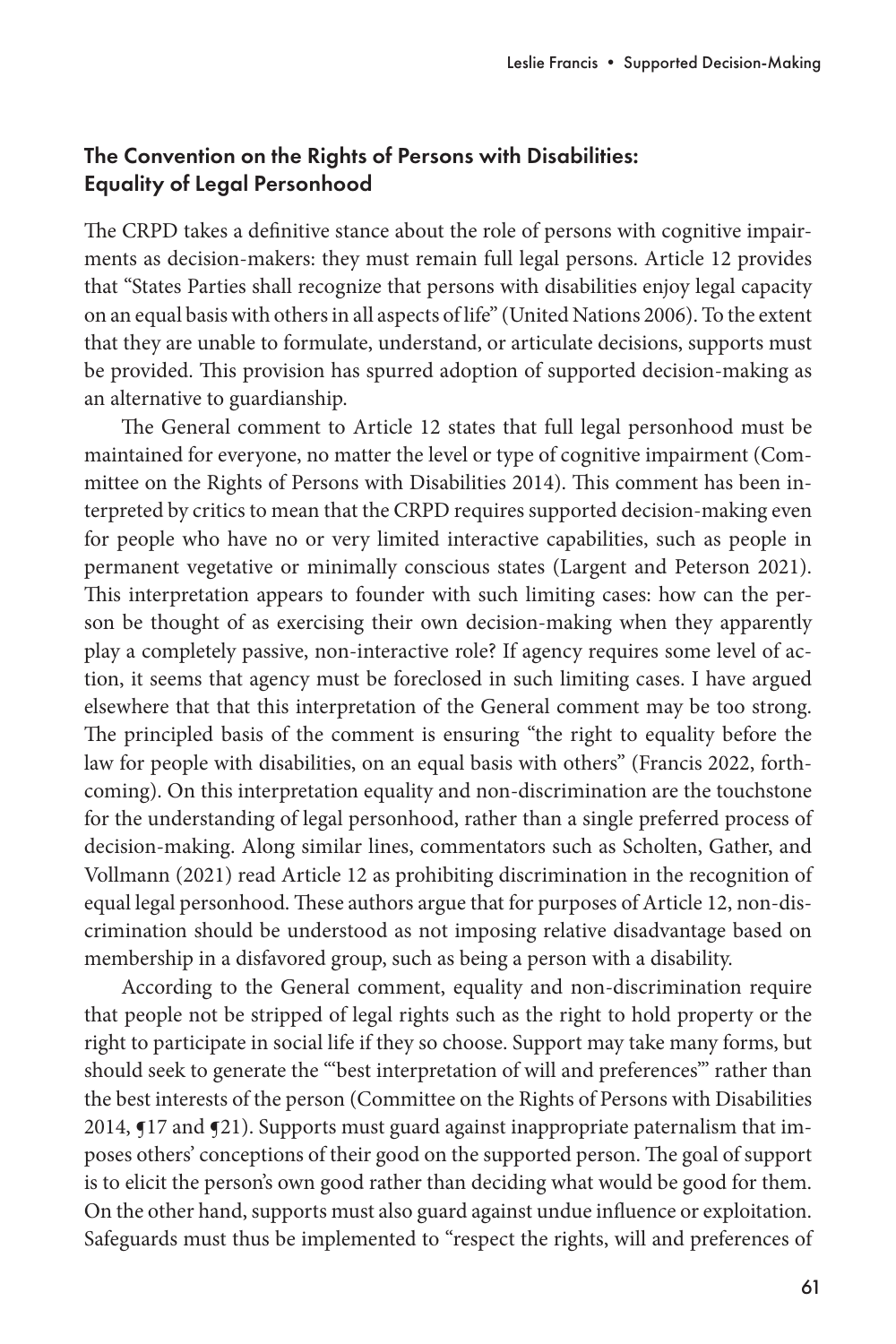the person, including the right to take risks and make mistakes" (Committee on the Rights of Persons with Disabilities 2014, ¶22). Just as people without cognitive impairments should be permitted to engage in trial and error even at some risks to themselves, so should be people with these impairments.

This account of supported decision-making requires principled separation of the best interpretation of a person's will and preferences from the person's best interests, even when cognitive capacities are limited. Conceiving of subjects as acting on their own conceptions of their good must be differentiated from someone else's conception of what would be good for them. Interests may of course be central to a person's own will; the point is not that interests are irrelevant but that their relevance is part of the more general picture of someone's will and preferences. But there is a delicate balance here, between eliciting someone's individualized conception of the good and ensuring that this is not done in a way that unduly influences, coerces, or exploits. If people cannot assert their good on their own, how can we be sure that others are not imposing others' conceptions of their good on them—or worse, manipulating them or disadvantaging them for others' ends? The problems here are both metaphysical—what is it for a good to be a good of a person and not simply a good for a person?—and epistemological—how can we ascertain what is a good for a person who cannot articulate?

Importantly, Article 12 reminds us that these problems do not arise only for people with cognitive impairments. Rather, they arise for everyone. When they do arise, they must be handled in a manner that does not discriminate. On a non-discrimination account of Article 12, therefore the approach should not be to develop a different way of answering these questions for people with cognitive disabilities. Rather, we should look to how these problems arise, and may be addressed, in decision-making for anyone. To this end, I begin with a sketch of the complexities of decision-making, followed by some suggestions about how to navigate cross currents between these complexities and concerns about safety, harm, undue influence, and exploitation, primary concerns in decision-making for anyone but most particularly when there are questions about whether people are capable of self-protection. A concluding section examines some strategies that have been developed for supported decision-making in U.S law.

#### "Good" Decisions

In making decisions, people invoke different types of considerations. People have episodic wants or desires, for a piece of chocolate cake, a nap in the sun, or a onenight stand. They may have short term interests, such as a temporary job that can pay enough to live on during a summer when school is not in session. They may have "experiential" interests in pleasant sensations, more basic interests in things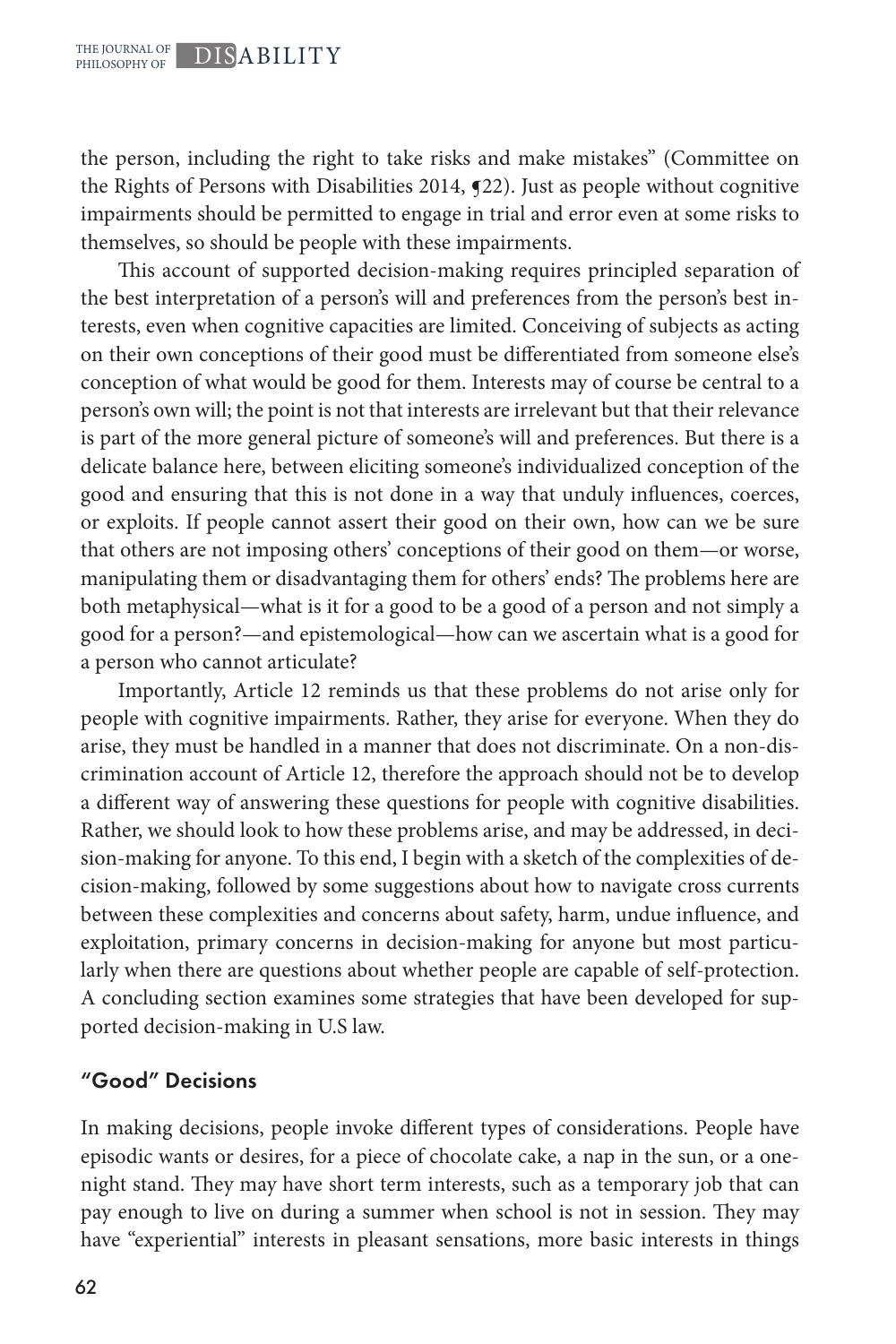such as money or health care than can enable them to achieve a wide range of goals, or "critical" interests in things central to their identity over time, such as relationships or careers (Dworkin 1993). They may have values: commitments to objects or states of affairs they regard as aesthetically or morally good. Decision-makers weigh these different kinds of considerations: wants, preferences, or desires against interests, shorter term interests against longer term interests, and a mix of wants, preferences, desires, or interests against values. And they may do this in different ways, at different points in time.

There are classic philosophical criticisms of some ways of weighing these considerations. For example, Aristotle has been interpreted as arguing that it is weakness of the will to give in to an episodic desire when so doing would not follow one's reasoned judgment of what is best overall (Kraut 2018). This argument has generated extensive discussion of the force of a practical reasoner's judgment about what is best for them to do. Ronald Dworkin defended advance directives for dementia that further critical interests—long-lasting interests over a lifetime—rather than present experiential interests (Dworkin 1993). This stance, in favor of the shape of a life over current experiences, is disfavored by those who believe that prior choices should not necessarily bind present selves. R. M. Hare described people who held to the pursuit of values over interests at all costs as "fanatics" (Hare 1963; Hare 1965). In his view, such people were outliers; most people, when asked to reverse their positions with those of others would recognize the need to take the interests of all into account in making decisions that affect people other than themselves. My discussion here does not pretend to explore these issues or defend any given solution to them. Rather, I wish to point out that people weigh these different kinds of considerations in different ways throughout their lives. Decision-making is pluralistic among experiences, desires, interests, and values. Following the principle of equality and non-discrimination of the CRPD Article 12 would seem to require that people with cognitive impairments should be no different than anyone else in this respect on account of their impairments.

Moreover, people do not acquire or weigh these different kinds of considerations in a vacuum. Relationships and social conditions shape whether different factors are experienced, realistically available, or endorsed. Theories of relational autonomy argue that autonomy does not require independence of or separation from others. Rather, autonomous decisions may be decisions that are taken in the recognition of relationships with others or in interaction with others (MacKenzie and Stoljar 2000; Christman 2004; Gómez-Vírseda, de Maeseneer, and Gastmans 2019). Theories on which autonomy is socially constituted hold that social conditions must be considered in determining whether autonomy is possible. Under oppressive social conditions, even apparently happy acquiescence may not be freely given. Serene Khader (2020) argues that these ideal theories may be insufficient or misleading for non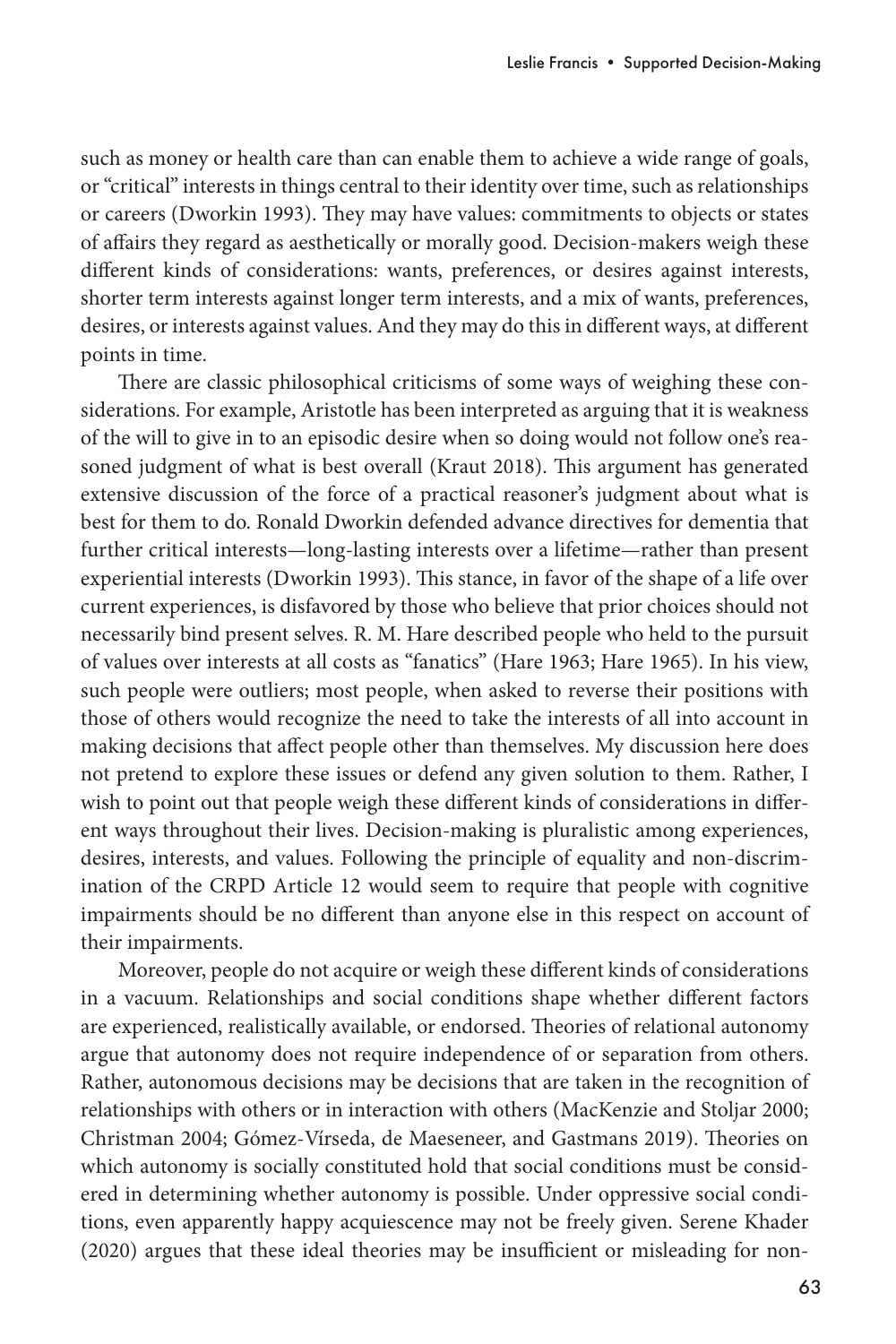ideal situations in which people must deal with conditions of oppression and should not be subjected to unjustified paternalism in so doing. Again, without endorsing any set view about relational or socially constituted autonomy, in what follows I shall start with the assumption that people with cognitive impairments should be viewed as no different from others with respect to the significance of engaging in relational and social decision-making.

#### Supported Decisions

In this section, I outline non-discrimination strategies for addressing concerns that supported decision-making may yield decisions that are not the person's own, amidst cross currents among the complexities of decision-making and fears about safety, harm, undue influence, and exploitation. To do so, I draw on examples from my pro bono legal representation of people who are the subject of guardianship petitions. While my examples are admittedly anecdotal, I hope they will prove suggestive about how supported decision-making can be achieved in a non-discriminatory way.

My clients are people with very different cognitive impairments: developmental delays, brain injuries, mental illness, strokes, and dementias. The supports potentially needed in these cases differ widely. Some reflect the limiting cases cited by critics of the interpretation of Article 12 in General comment 1: people who have been severely impaired from infancy and never communicated through words, or who have been become comatose in accidents or through apparent drug overdoses. Others of my clients engaged in risky behaviors during adolescence that led state protective services to intervene; some but not all of these have grown beyond the most severe effects of the congenital conditions, brain injuries, or trauma and abuse that lay behind their earlier actions. Still others were college students before the onset of symptoms of schizophrenia. Many others have degenerative brain diseases or progressive dementia.

Prospective guardians in these cases nearly always seem to care about their proposed wards, but frequently manifest this care in ways that have led to conflicts with my clients about what would be good decisions. My clients want to take risks: with boyfriends or jobs if they are young adults or with continuing to live in their homes and communities if they are elderly. Their prospective guardians want to shelter them from harms, such as giving away money or spending it uncontrollably, becoming pregnant, or wandering and getting lost. My clients may have important reasons for wanting to take these risks, just as other people have reasons for risky behaviors in which they engage, from sky diving to starting new businesses. But there also are cases in which financial abuse appears likely. Some financial abuse comes from strangers: people met over the internet or on a telephone call. But there also are more intimate settings in which a prospective guardian lives with my client and has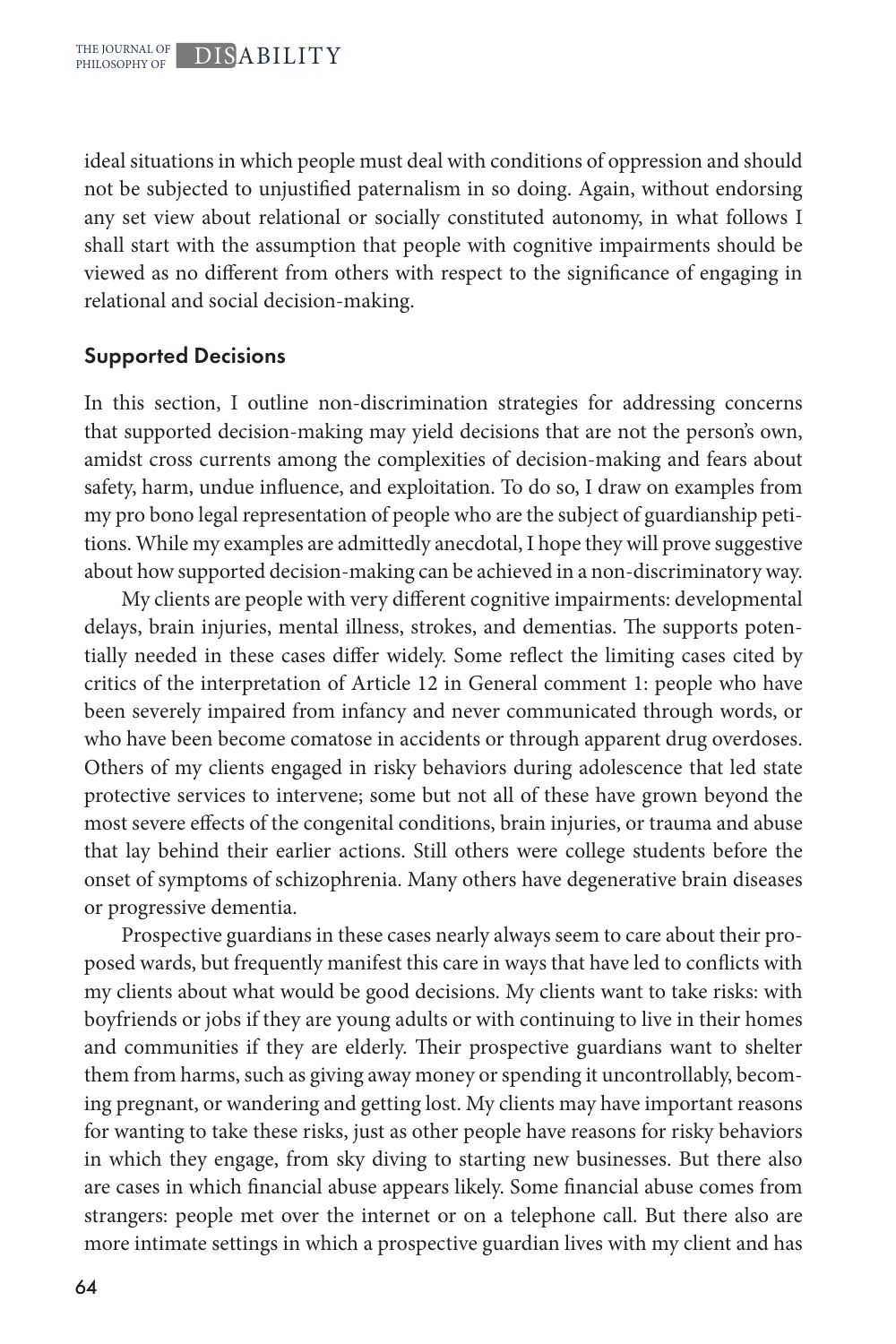been a long time and patient caregiver—but is also dependent on Social Security payments to my client. Sometimes, my client owns the home in which (nearly always) she lives with her caregiver and the caregiver has hopes of or believes (always) she has been promised to inherit the home.

To acquire guardianship, a petitioner must prove by clear and convincing evidence that my client is incapacitated. "Incapacity" is measured by functional limitations in the ability to "receive and evaluate information; make and communicate decisions; or provide for necessities such as food, shelter, clothing, health care, or safety," and these limits must be such that the "individual lacks the ability, even with appropriate technological assistance, to meet the essential requirements for financial protection or physical health, safety, or self-care."1 This is a very high level of proof that must be met separately for each area of decision-making that the prospective guardian wishes to have. Problematically, however, while this account of capacity explicitly relies on technological support, it does not mention the possibility of support from other people, even when my client would reach out for such support. Indeed, my clients often welcome support—but not if the support is compelled. They want to be recognized as making the decision to call on and rely on others. Arguably, my clients are not incapacitated in the statutory sense if they recognize the need to involve others in meeting essential requirements for self-protection and act to assure this involvement. In what follows, I consider how my clients might navigate cross currents of decision-making with supports that are commonly used by many people in three decision-making areas: money, health care, and social relationships. These supports are ways of supplementing, rather than supplanting, agency.

*Cognitive prostheses and guardrails: Money.* My clients are all pro bono, with limited financial resources. Their financial situations do not involve complex investment decisions. My clients likely receive Social Security disability or old age benefits, Supplemental Security income (SSI), Medicaid, and other supports such as case management or low-income housing vouchers. Money management for them typically involves these primary concerns: that basic bills are paid so the electricity is not turned off or they are not evicted from their living space; that they do not unwittingly acquire resources over the low ceiling set for continued eligibility for SSI, Medicaid, or other supports; that they do not lose cash or credit cards; and that they do not impulsively give away money to people who seem nice to them but whom they do not otherwise know.

People regularly use decision aids to address these concerns. Some aids are technological, such as a text reminder when bills are due or when a bank account is nearing a specified level. Bills can be paid electronically as they are received. These are technological *prostheses.* People cut up credit cards or leave them in safe places; they also set up automatic delays for larger expenditures to give themselves time to think twice. Such decision aids may be thought of as *guardrails*: ways to keep from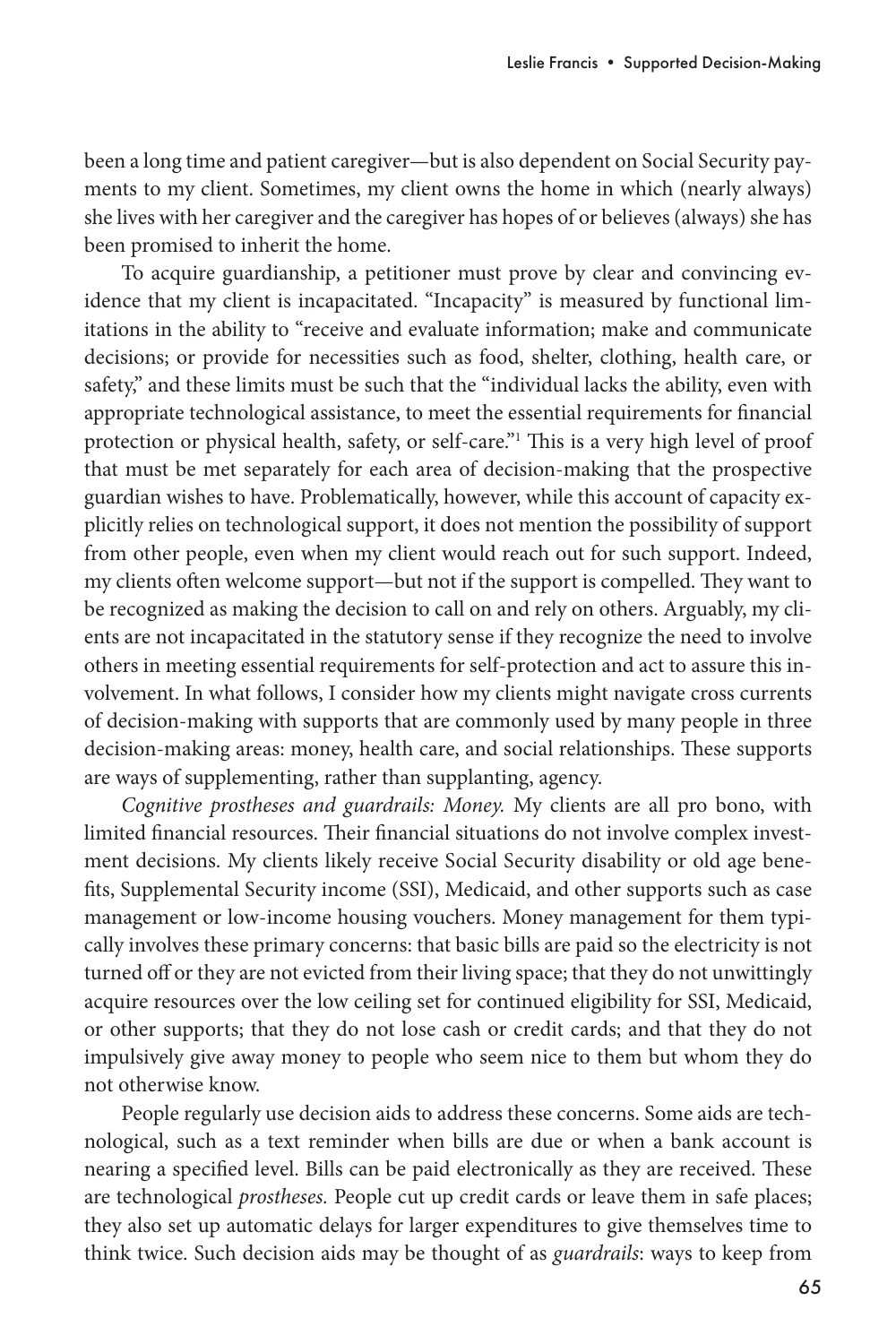falling off a chosen path, at least without warning. Prostheses and guardrails are features of the ordinary lives of people without cognitive impairments. So are other decision aids for more complex financial transactions, such as tables of compound interest rates and required pension distributions. Many people do not make investment decisions on their own but rely on personal financial advisors or use packaged instruments such as annuities or money market funds. What may be different with supported decision-making is the need for help from others in setting up, acting on, or reviewing the functioning of these decision aids. But such need for help also is not unique to people with cognitive impairments; many others do not have the technological equipment or know-how to get online to set up automatic bill payments, for example. Calculators and computers are black boxes to many people who at best would be likely to notice if results seem wildly out of line, such as when a decimal point is misplaced. To be sure, people with cognitive impairments who lack calculative understanding might need to rely on trusted others to notice that \$1000 really should have been \$10 but here, too, it is unclear why the need to turn to a trusted advisor makes the decision different in kind, not the person's decision but someone else's. So far, there would seem to be no difference in principle between use of either technological or human help by people who are considered not to be cognitively impaired and people who are cognitively impaired. We do not think a decision is less someone's own because they rely on prostheses or guardrails to help, whether in the form of technology or human advice.

Nonetheless, important differences still may seem to remain about protection when cognitive impairments are in play. Even granting that assisted financial decisions are the person's own, concerns might be raised that they are not "good" decisions because they are unwise or present serious safety risks. One concern often voiced to me by prospective guardians is that people with cognitive disabilities are gullible and likely to give money away without understanding what they are doing. In principle, there should seem to be no more compelling reason to impose a supporter's judgment of what would be a wise expenditure on a supported person than there is to prevent anyone else from making silly decisions about money, however. People get pleasure from impulsive purchases or small gifts to others who may not be trustworthy, even if these expenditures seem improvident to others. It remains unclear why these experiential pleasures should not be "good" in the case of cognitive disabilities when they are unquestioned for others.

When larger expenditures are at stake, risks are greater. Risks are far greater when money is spent or given away to the extent compromises the ability to pay for necessities such as utilities or rent. Many potential guardrails can be set up against these risks, however, including carrying limited amounts of cash, leaving credit cards and checkbooks at home, or implementing arrangements for checks or withdrawals to be co-signed. Help may also be available to apply for assistance in paying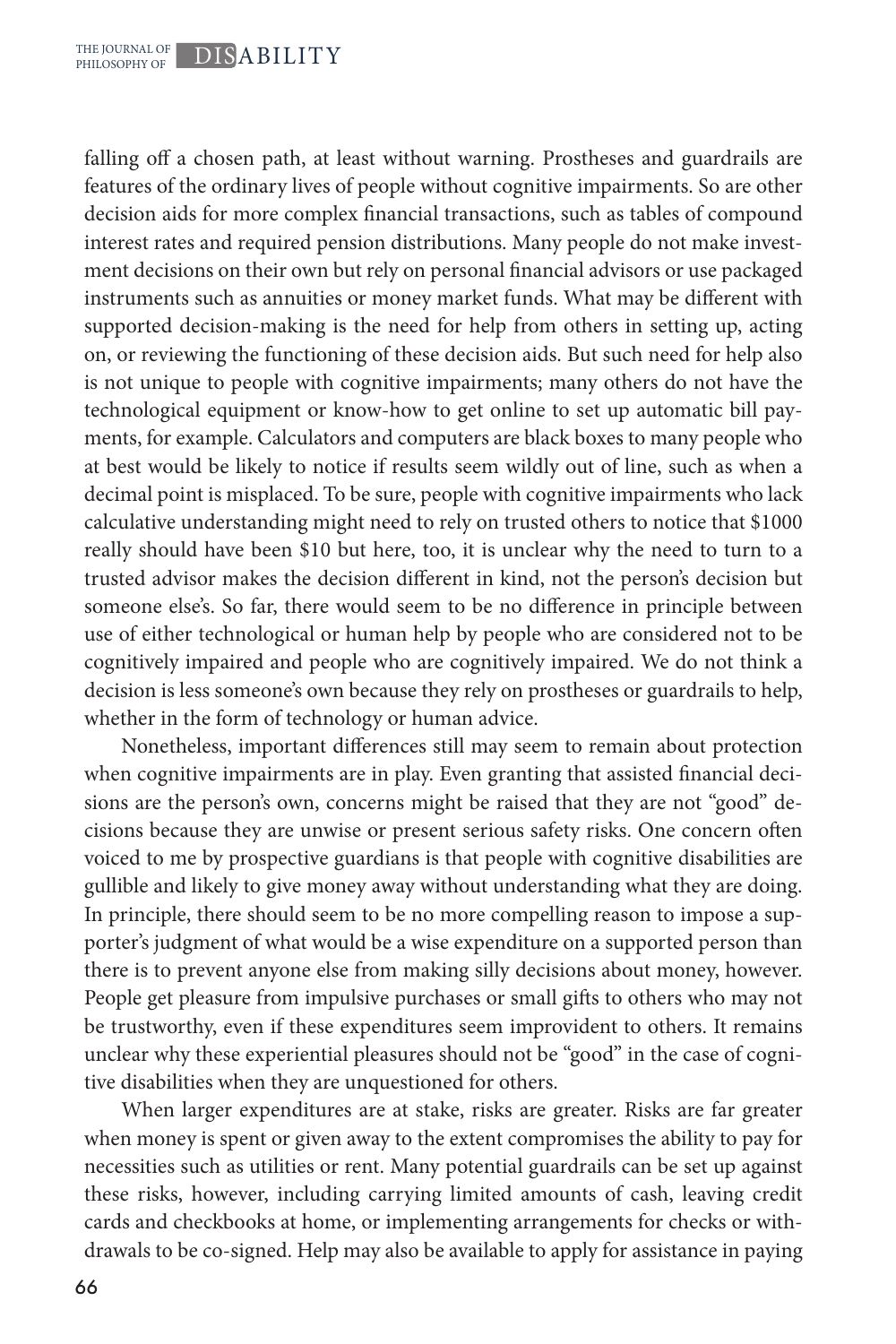utility bills or in meeting the costs of housing, although these programs are chronically underfunded. Many of these prostheses or guardrails are in common use; their use is insufficient to show that people with disabilities are not functioning as agents.

Concerns about safety may seem most pressing if the person with cognitive impairments disregards advice about basic financial matters such as paying utility bills or rent. Yet supported decision-making statutes, as outlined below, are emphatic that arrangements may be terminated freely by any party and that supported persons remain free to act outside of the arrangements. These statutes allow people to put themselves at risk, even becoming unsheltered for extended periods of time. So questions about safety are pressing. Should these risky decisions be viewed differently in the presence of cognitive impairments? Does rejection of support show that a decision is not in a person's "good," or that paternalism is appropriate?

In answering these questions, it is important not to overestimate the likelihood of such situations of outright refusal. Many cases may be ones in which supports that would have been welcomed were not readily available. Some involve conflicts that could have been avoided by exploring forms of support rather than moving quickly towards imposition of control. Still others are ones in which there are conflicts about the appropriate persons to turn to for support. Some of my clients, for example, have values that are quite different from those of their parents and may wish to rely on supporters who are more reflective of these values. Non-discrimination would require that these differences be treated just as they are for people without cognitive impairments. Moreover, as described in the next section, there are models from fiduciary law to guard against fraud and abuse by chosen supporters.

Still, there will be cases in which people with cognitive impairments put themselves in severe danger, even when the impact of decision aids and human supports have been exhausted. Becoming unsheltered and living on the streets is a realistic outcome for too many. But the conclusions to draw in such cases about the person's good and the justifiability of paternalistic intervention are not obvious. It would be discriminatory under the General comment to Article 12 of the CRPD to draw different judgments about the good and the justifiability of intervention just because of the fact of cognitive disability, compelling people with cognitive impairments into shelter while continuing to respect the similarly risky choices of people judged not to be cognitively impaired. Non-discriminatory answers would be to intervene either in both situations or in neither. My point here is not to make a judgment about whether becoming unsheltered is or is not in someone's good. Rather, it is that further argument beyond the risks of becoming unsheltered is required to show that when all supports have been exhausted, cognitive impairment alone is the determining factor.

*Relationships: health care decisions.* Health care decisions present well-known challenges to accounts of the good in liberal theory that assume that individuals make decisions about their good independently of others. Perhaps not surprisingly,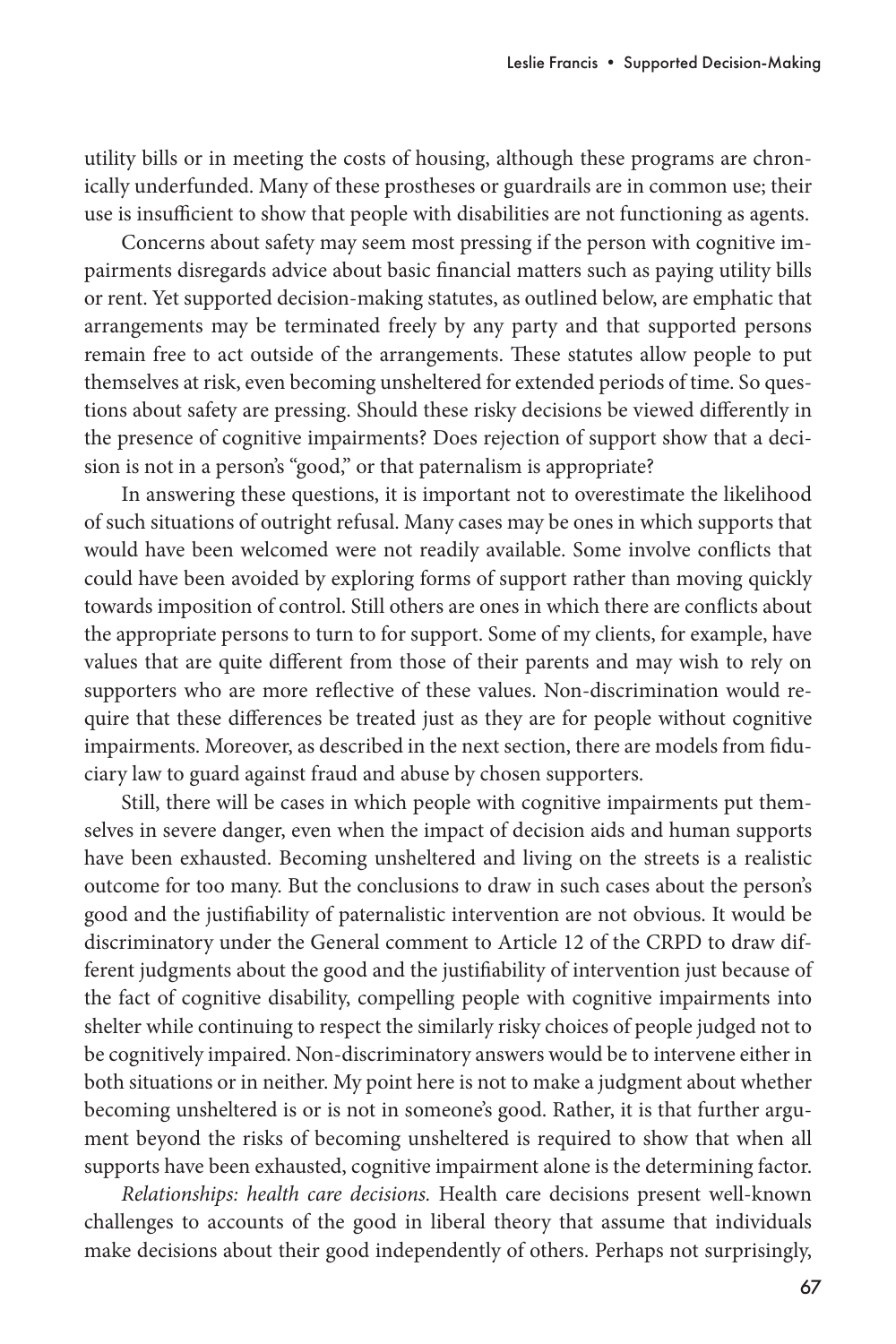health care is a decision-making area where my clients are readily willing to turn to others for help—at least when mental illness is not involved. The compulsion of guardianship is not required for my clients to involve others in their care. Like others, my clients recognize their need for help in understanding complex medical information. And they see their care decisions as intertwined with their relationships with loved ones.

Discussions in bioethics of the physician-patient relationship have attempted to address problems with patient understanding through what is called "shared" decision-making. In shared decision-making, clinicians and patients work together to evaluate the risks and benefits of care alternatives and make decisions about care based on the patient's goals (Blumenthal-Barby et al. 2019). The model has become widespread in clinical practice as a method to avoid medical paternalism while helping patients to understand or process complex medical information when they are ill. Although the model has been promoted for informed consent and is even required for reimbursement for some high-cost procedures, it does not represent the kind of voluntary selection of a legally recognized, long-term decision-making partner or partners that is envisioned by supported decision-making. Indeed, in some supported decision-making statutes, health care providers are specifically prohibited from becoming supporters because of the role conflicts this might involve.

The problem that shared decision-making seeks to address is primarily cognitive: patients who lack medical knowledge or who are ill, in pain, or fearful, may have difficulty receiving or processing information critical to care decisions. As with financial decisions, trusted others can help people with cognitive impairments use information to draw connections. People do not have to understand the scientific accounts of why chemotherapy creates risks of infertility to understand that taking a recommended medicine may mean that they cannot have babies. While people who lack abstract reasoning abilities may find the full meaning of death difficult to comprehend, they may be able to understand that going without treatment means that they will no longer be able to feel anything or to be hugged by those they love. Supportive decision-makers can help to make such basic ideas comprehensible for people with cognitive impairments. (Parenthetically, these basic ideas may capture reasonably well the significance of infertility or death for many people who have not been diagnosed with cognitive impairments.)

In addition, criticisms of individualized models of healthcare decision-making go beyond the cognitive to also point out that people's decision-making may be relational (Ells, Hunt, and Chambers-Evans 2011; Gómez-Vírseda, de Maeseneer, and Gastmans 2019; Wright 2020). That is, people may be committed to working with others to make important life decisions or have conceptions of their good that are intertwined with the good of others. Supported decisions may provide practical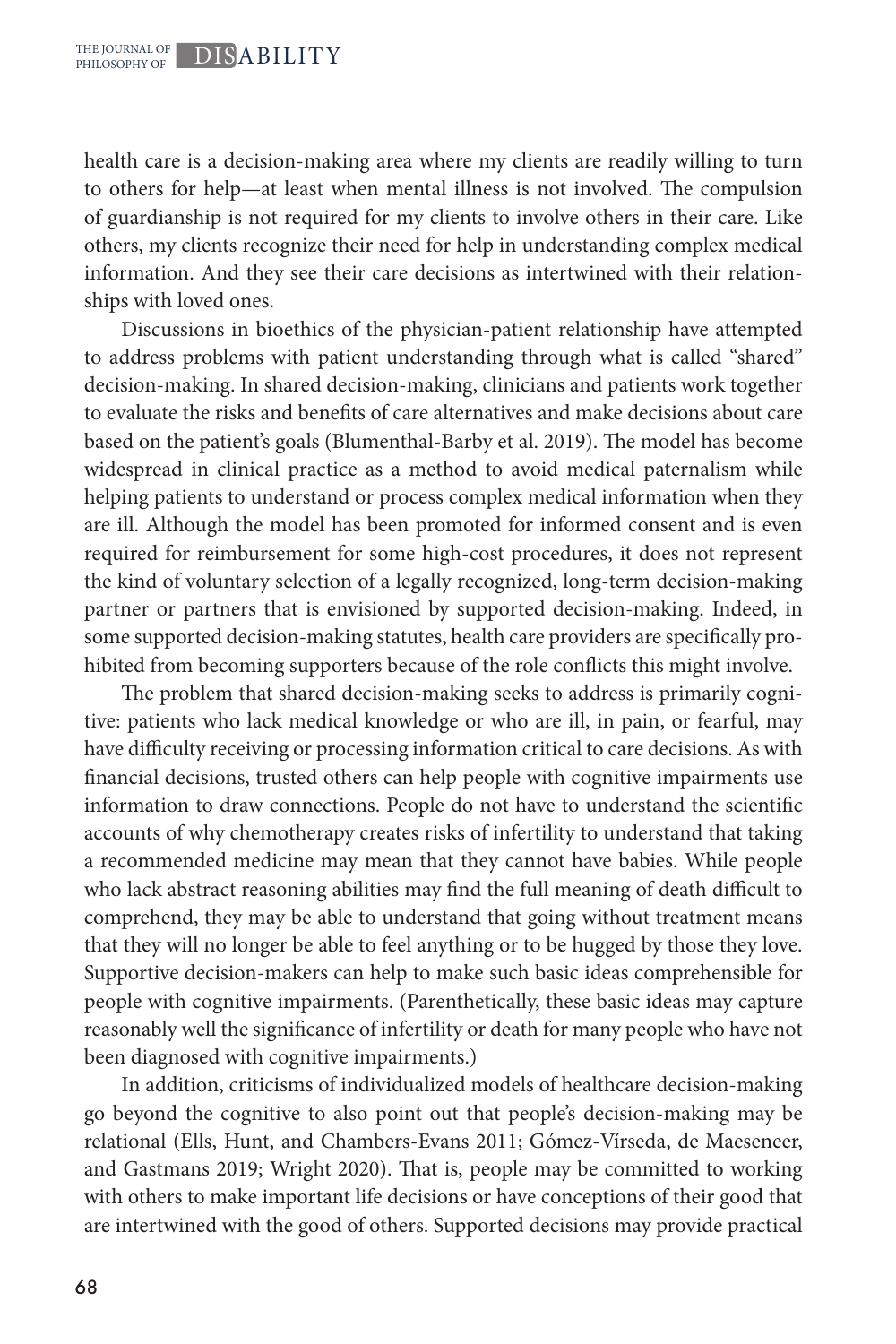recognition of the role of relationships in health care decisions if the supporter and supported are in close relationships.

Emily Walsh (2020) has recently defended supported decision-making as an alternative to advance directives for patients who are undergoing significant changes in cognitive capacities. Walsh argues that changes in cognitive capacities may be transformative, altering the experiences people may have and the meaning of these experiences to them in ways they could not have imagined before the cognitive changes. If changes in cognitive capacities are transformative in this way, Walsh contends, people may have been unable before the changes to understand the decisions they would want to make after the changes. With support, she believes, people may be able to articulate conceptions of their good that better fit their current circumstances rather than being bound by epistemically flawed prior stipulations. Megan Wright (2021) has extended reasoning about the role of supported decision-making in end-of-life care to physician aid in dying, arguing that it violates equality for the opportunity to be available only to those who can attest to an implement their wishes on their own.

Thus conceptualized, health care decisions illustrate how supported decision-making can help not only with cognition but also with the recognition of relationships. But darker possibilities also loom. Persons in close relationships who act as supporters may have interests of their own that should not play roles in what is attributed to people with cognitive disabilities. These include not only financial conflicts—supporters may be dependent on the benefits of those they support and thus be inclined to err on the side of more treatment than would be the choice of the supported person, or supporters may stand to inherit if death comes more quickly but also personal desires of the supporter. Supporters may find it difficult to face the deaths of those they love and let their own grief interfere with their decisions. Or supporters may have ethical or religious views that do not align with the practices of those they support. Supported decision-making statutes in the U.S. do provide protections for serious cases by incorporating obligations to report supporters' suspected abuse, as described in the next section. But many situations that may not rise to the level of abuse may still involve supporters apparently speaking for themselves rather than with the supported person.

As with financial decisions, moreover, safety issues may arise if persons with cognitive impairments choose to reject supports in making health care decisions. U.S. Supported decision-making statutes not only prescribe that either party may cancel agreements at any time, but also that agreements may limit access to medical information on the part of the supporter. It is with respect to access to information that prospective guardians raise the greatest safety concerns about my clients with mental illness whose decision-making capacities may be impaired. For example, parents petitioning for guardianship want to be sure that their children with mental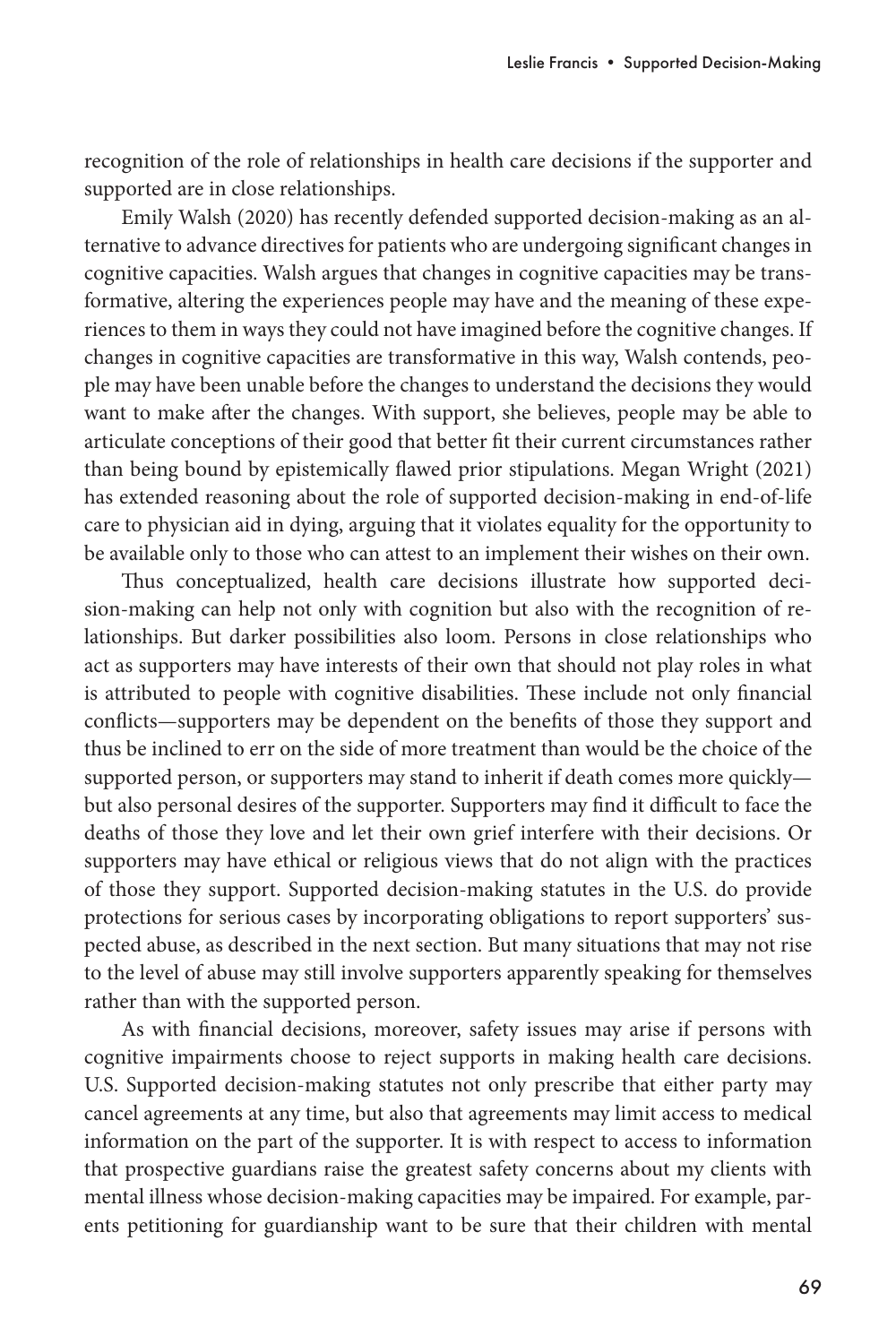illness are continuing to see therapists, are staying on prescribed medications, or are protected from putting suicidal thoughts into action. Supported decision-making statutes provide that health information may be shared only with the consent of the supported person, consent that may be terminated at any time. Concerned parents often chafe at what they regard as the woeful inadequacy of these protections. On the other hand, non-discrimination requires that the presence of mental illness should not suffice to treat people differently from others. A nondiscriminatory conclusion to be drawn in such cases is that supporters should have the authority to intervene to protect their children with mental illness from danger to the same extent that they would have the authority to intervene to protect children without cognitive impairments from danger. The upshot of this conclusion might be more interference rather than less because the dividing line between permissible and impermissible interference is not mental illness but the extent to which the individual is protecting (almost always him)self from danger without support.

*Social contexts: Choosing sex.* A common theme in the guardianship proceedings brought by parents of young adult children is the risk of sexual exploitation. Not incidentally, in every case of this kind that I have had, the adult child was female. Also not incidentally, the most common specific concerns raised by parents were pregnancy or financial exploitation. In most cases, neither of these concerns were particularly realistic: my clients were using long-acting birth control and lacked significant financial resources. Rarely, parents did fear that their children would end up using drugs or on the street—concerns that might in some cases have been more realistic. Vaguer concerns went something like this: "her boyfriend isn't good for her" or "she doesn't understand what she's doing." Other more likely risks rarely surfaced, such as risks of sexually transmitted diseases, likelihood of domestic violence, possibilities that trust in the sexual partner would be unwarranted or concerns that my clients would be hurt if the relationship were to end.

Not surprisingly, many of these young adult clients oppose their parents as guardians. But they still do not oppose working with their parents on many important decisions, particularly involving finances or health care. Quite typically they say that they are happy to have their parents help them with these decisions which they find difficult to make. But they draw the line at personal relationships, defending the importance to them of having boyfriends or eventually moving in with them. Their parents reply with the worry that they do not know how to protect themselves. Their parents may also have different views about the morality of extra-marital sex than my clients do. Parents seem to view my clients as like young children acting out, while my clients seem to frame the conflicts as generational. My clients want to be able to date, have sex, get married and possibly have children, just like others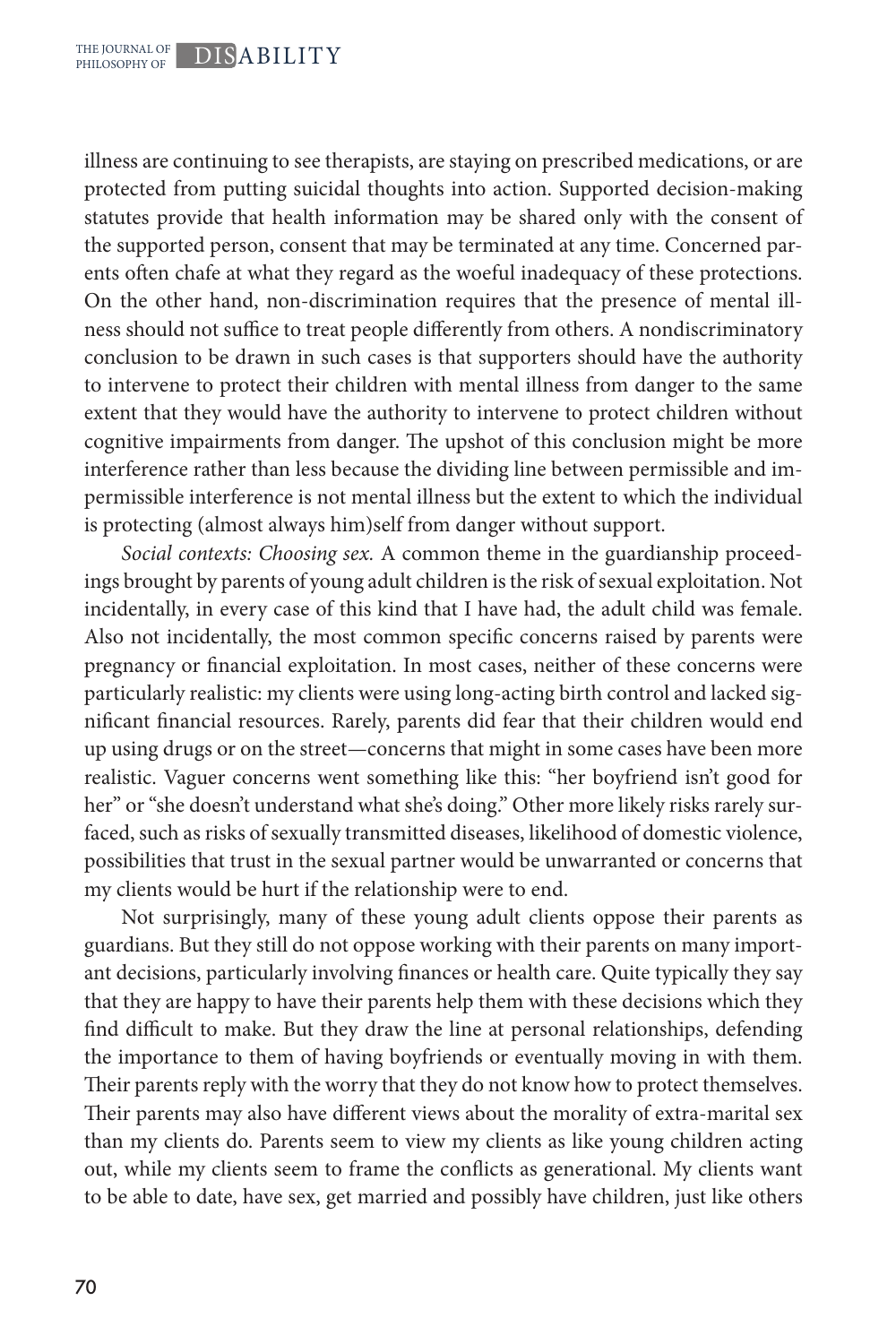of their same age and social context. Their conception of their good differs their parents' with respect to their social lives.

Alexander Boni-Saenz (2015) has defended an account of sexual consent capacity that incorporates supported decision-making. He terms this account "cognition-plus." The account has three steps: whether the individual can express volition with respect to the act of sex; whether the individual can understand and reason about the nature and consequences of the decision to have sex; and, if not, whether "there is an adequate decision-making support network in place" (Boni-Saenz 2015). Boni-Saenz envisions an "adequate" network not just as a single supporter, but as a network consisting potentially of both family and friends. Such networks might seem more like what my clients hope for from supportive friends rather than overprotective parents.

My clients' desires to try—and possibly fail—at relationships suggest that their conceptions of their good involve the expectations they have formed in social contexts. These conceptions are not merely relational, they are social. Others such as Anthony Appiah (2005) have defended the role that social scripts play in identity. For my clients, these scripts are not externally imposed on them. Rather, they have been taken on through my clients' lived experiences with others.

Importantly, my clients' views about supports are not univocal. They may wish to call on different supporters for different kinds of decisions. For example, my clients often see their parents as appropriate supports for money or health care but not for developing friendships or relationships. Supported decision-making statutes allow these nuances to be recognized by allowing multiple supportive agreements, for different purposes and with different supporters, in a way that a single guardianship does not typically accommodate. Moreover, these statutes build in at least some protections in the form of duties to report suspected abuse by supporters and termination of the arrangements when abuse is substantiated. Once again, the question is whether, once supports have been exhausted, there are additional reasons not to respect supported individuals' judgments about their good that would not apply to people without cognitive impairments.

## U.S. Law and Supported Decision-Making: Navigating the Conflicts?

In law, supported decision-making enables people with cognitive impairments to create formal instruments identifying partners in making specified decisions. Texas adopted the first statute in 2015 (Theodorou 2018); as of this writing, Supported decision-making has been adopted in some form in nine U.S. jurisdictions, typically as an alternative to guardianship. These agreements are completely voluntary on the part of both the maker and the supporter (Martinis and Blanck 2019; National Resource Center for Supported Decision-Making 2021). To ensure voluntariness and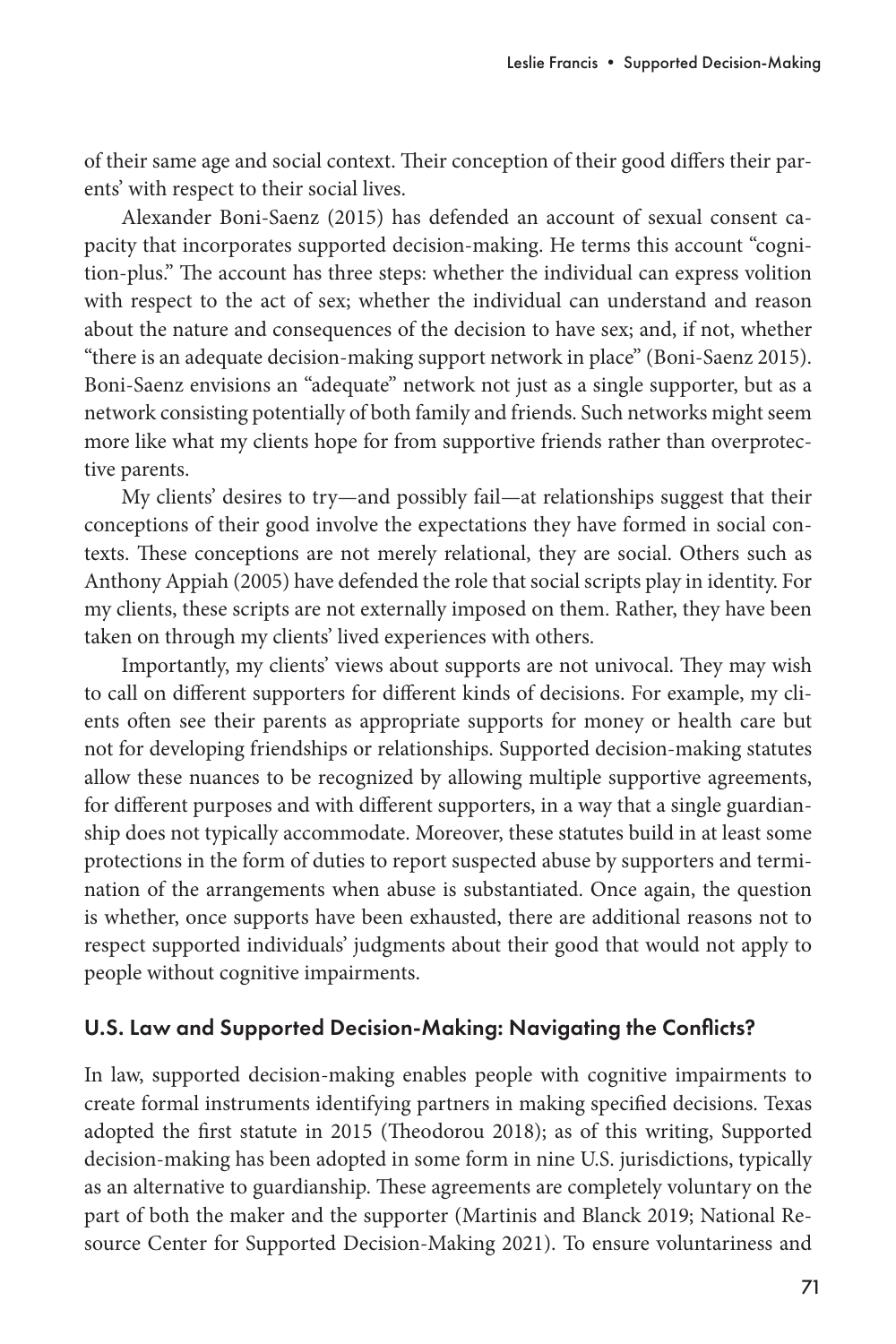authenticity, agreements must be witnessed or notarized. An important caution to how these support agreements function is sounded by Nina Kohn (2021), however, who points out that when supports are considered as alternatives to guardianship they may replicate the over-protective features of these arrangements. Beyond these basics, states have experimented with a variety of ways of structuring supported decisions to navigate the cross currents in decision-making I have described.

Several states have tried to give substantive guidance about the supporter's responsibilities, but these are quite minimal. Texas constructs the relationship as fiduciary, stating that this means the relationship "(1) is one of trust and confidence; and (2) does not undermine the decision-making authority of the adult."2 Indiana says that the supporter must "support the will and preference of the adult, and not the supporter's opinion of the adult's best interests."3 Alaska states that the supporter is to "act with the care, competence, and diligence ordinarily exercised by individuals in similar circumstances."4 Statutes in Delaware, Nevada, and Rhode Island state that a guiding principle of supported decision-making is that the "values, beliefs, wishes, cultural norms, and traditions than an adult holds should be respected in managing an adult's affairs,"<sup>5</sup> thus apparently recognizing the pluralism in decision-making described above.

*Who can support.* Statutes employ different methods to rule out potentially abusive support. Most basically, many statutes exclude people with certain criminal convictions such as for assault, sexual offenses, or theft from serving as supporters.<sup>6</sup> Statutes also require people who deal with supporters to report any suspected abuse<sup>7</sup> and provide for agreements to terminate with a finding of abuse.<sup>8</sup>

Drawing from fiduciary models, some statutes limit who can be a supporter based on concerns about potential conflicts of interest. These limits are primarily financial. For example, some statutes disqualify employees of the supported person unless they are immediate family.<sup>9</sup> Some disqualify persons providing paid services to the supported person, also unless they are immediate family.<sup>10</sup> Indiana does not allow supporters to be paid for the support although they can be paid for other services.11 The District of Columbia excludes people other than immediate relatives who provide physical, mental, or behavioral healthcare services or disability services, owners of entities providing these services, or governmental entities funding these services.12 Importantly, these statutes try to rule out financial conflicts of interest while allowing family members to serve as supporters. Yet although attention to financial conflicts is important to guard against risks of abuse, these protections are both too weak and too strong. As noted above, family members may have both financial and other conflicts of interest with those they support. Family members may rely on Social Security disability payments received by the supported person for shared household expenses. Personally, family members may have their own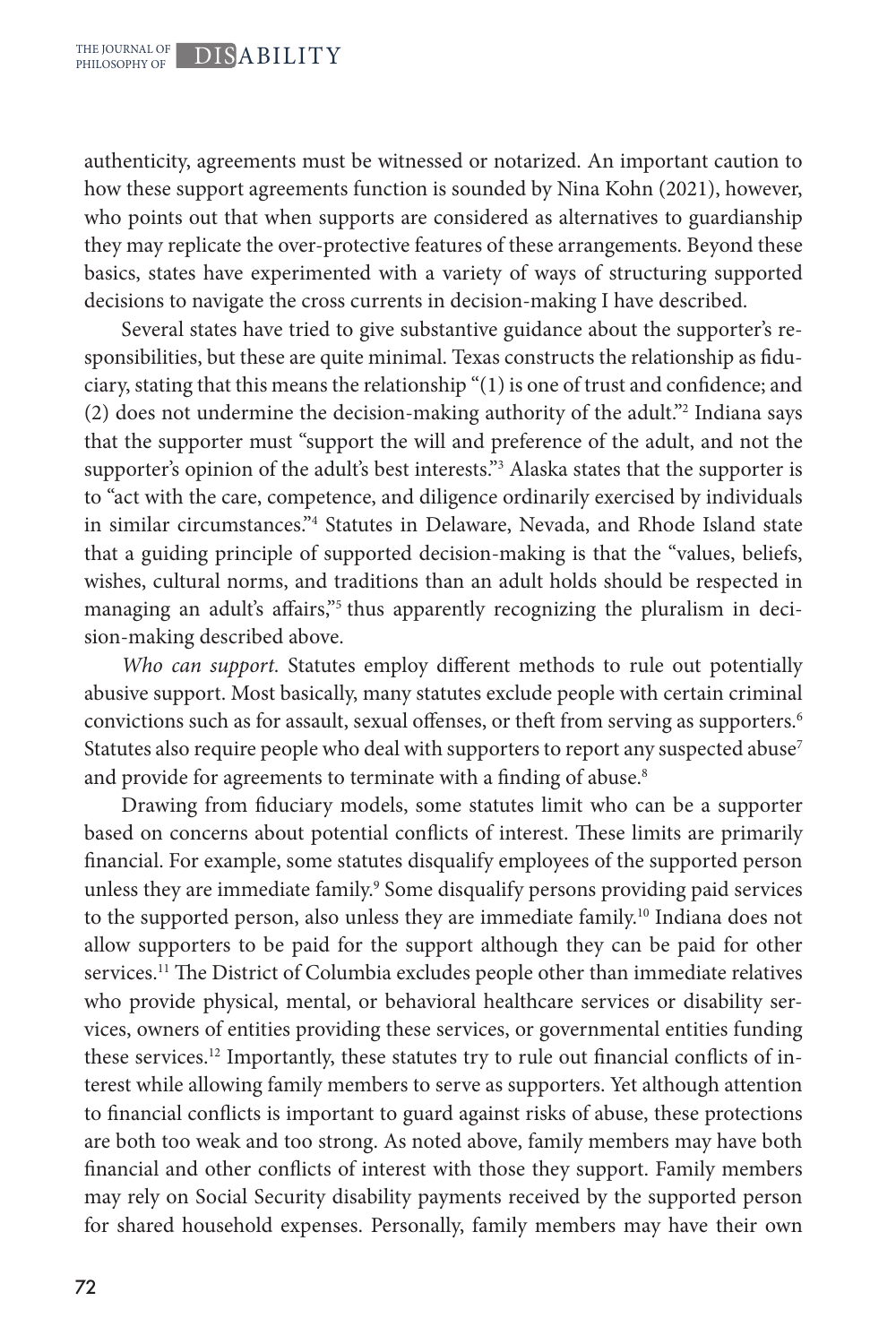views about the kind of life that is possible for the supported person or seek to be over-protective of them. Parents may be invested in the continuing safety of their adult children with cognitive disabilities, hovering over them in ways they would not for other children. Jenny Hatch's parents sought guardianship after she was involved in a biking accident, they claimed to protect her from what they judged to be likely harms but at costs of confinement that she found unacceptable (Martinis and Blanck 2019). The voluntariness of supportive agreements may not be enough to ward off these kinds of conflicts.

Supported decision-making statutes also impose limits designed against overreaching by the supporter. Statutes provide that creating a support agreement is not evidence of the incapacity of the maker. They specify that even if people have entered supported decision-making, they are free to act outside of these arrangements. The scope of support agreements is limited to areas of decision specified in the agreement. Even when actions are within this scope, Wisconsin states that supporters have no authority to sign legal agreements on behalf of the supported person or to bind the supported person legally.<sup>13</sup> State statutes also express concerns about informational privacy and stipulate that supporters may not access confidential information without the specific consent of the supported person, must keep information about the supported person confidential, and must not use information about the supported person for purposes other than support.14As noted above, these provisions concern petitioners for guardianship who believe they need access to medical records to assure the safety of those they seek to protect.

*What supporters can do.* Statutes also have a variety of provisions regarding what should be done when support agreements are used. These provisions to some extent reflect uncertainty about the status of these agreements. Some statutes say that others should rely on agreements<sup>15</sup> or give legal status to the supporter to participate in discussions with others.16 Other statutes, however, are silent about the legal status of actions under support agreements. At the same time, statutes are highly protective of those who may rely on the agreement, offering liability shields for good faith adherence to a supported decision.<sup>17</sup> Wisconsin goes further, stipulating that health care providers relying on consent provided with a supported agreement are immune from actions claiming that the patient lacked capacity and so could not have given informed consent.18 Statutes also give specific deference to conscientious concerns of those confronted by supported decisions. For example, Delaware provides that supported decisions need not be followed if "the action proposed to be taken under the agreement is contrary to the conscience or good faith medical judgment of the person or to the written policy of a healthcare institution that is based on reasons of conscience."19 Indiana provides a far-reaching liability shield for declining to honor decisions made pursuant to a supportive agreement unless the decline was fraud,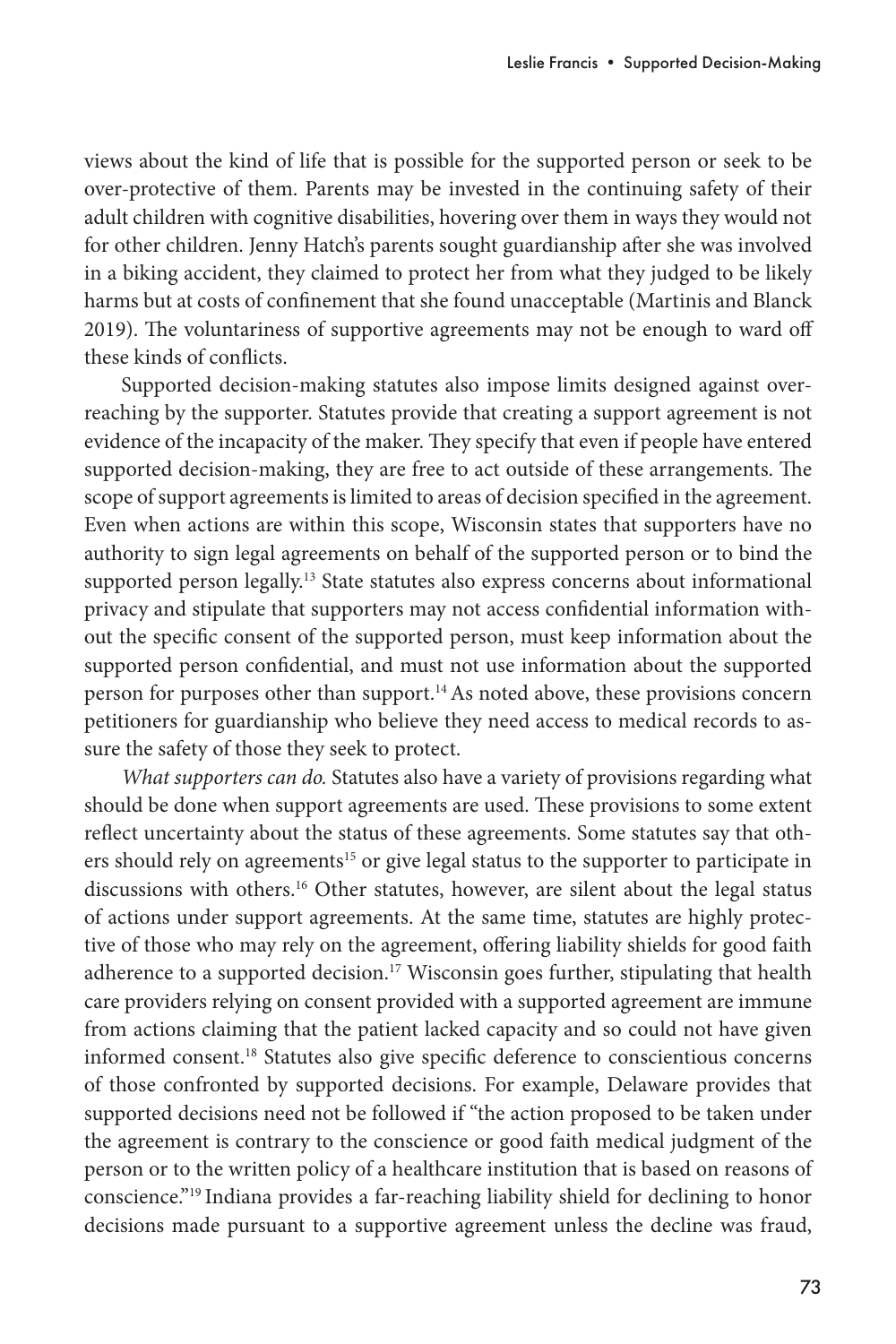misrepresentation, reckless, or willful or wanton misconduct.<sup>20</sup> These provisions create more uncertainty about supported decisions than is likely to be the case about decisions made by persons acting without support. They thus may contribute to suspicions that these decisions are not quite to be trusted, without helping to provide substantive guidance about what might make these decisions trustworthy.

These legal structures are blunt instruments that are not well equipped to assess the quality of individual relationships. Nonetheless, some of these strategies are reasonable starting points for further development of what supported decision-making must do to elicit decisions that, as Jenny Hatch said, are "good." At least, they may function in this way if they are seen as facilitative in the way that prostheses, relations, and social contexts function for others without cognitive impairments. Supported decision-making has only been recognized in the U.S. for six years; it will be important to collect data about the use of these devices and whether they are serving to enable and to protect in the non-discriminatory way envisioned by Article 12 of the CRPD.

### Conclusion

Decision-making is complex for everyone. This is no less the case for persons with cognitive disabilities. In this article, I have sought to describe how, with supports, people with cognitive disabilities can negotiate apparent conflicts among experiences, interests, and values, along with concerns about safety. Supported decision-making statutes introduce a variety of safeguards, although it is by no means clear what their effects will be. What is clear is the importance of not moving too quickly to conclude that people with cognitive disabilities cannot decide their good and instead must be protected from themselves in circumstances in which such protection would not be judged appropriate for others.

#### ENDNOTES

- 1 Utah Code § 75-1-201(22).
- 2 Texas Estates Code § 1357.052(b), (c).
- 3 Indiana Code § 29-3-14-5(a)(1).
- 4 Alaska Stat. Ann. § 13-56-090.
- 5 Del. C. 16 §9402A(b)(4); Nev. Rev. Stat. Ann. § 162C.100(2)(d); RI Gen L § 42-66.13-2 (2019).
- 6 E.g., D.C. Stat.  $\frac{5}{7}$ -2132(b)(1)(B).
- 7 E.g., Texas Estates Code § 1357.102.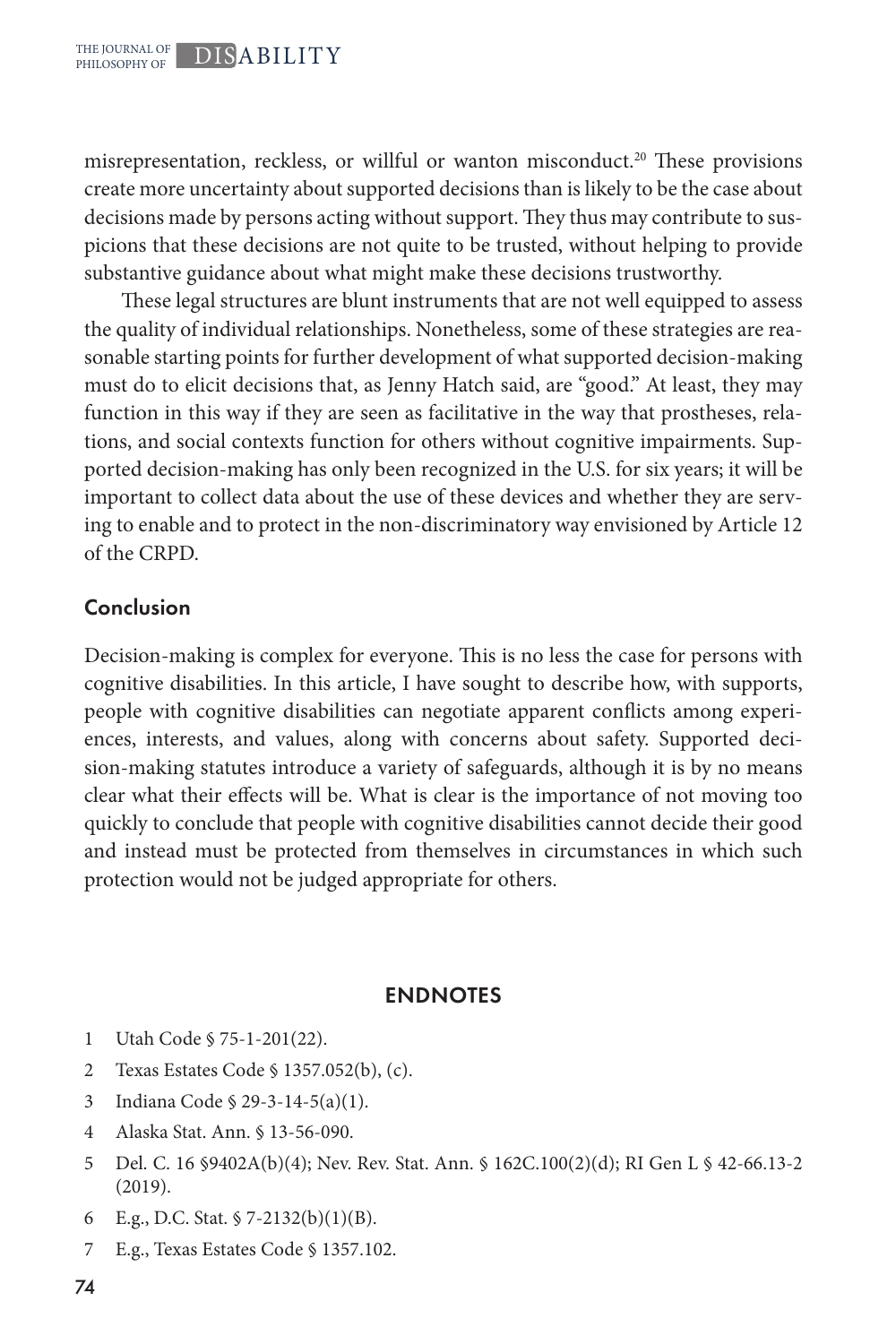- 8 E.g., Texas Estates Code §1375.053.
- 9 Alaska Stat. Ann. §13.56.020(1); Del. Code 16 § 9406A(b)(1).
- 10 Del. Code 16 §9406A(b)(2). Alaska is to the same effect, but does allow payment just for the support, Alaska Stat. Ann. S 13.56.020(2).
- 11 Indiana Code § 29-3-14-5(c)(2).
- 12 E.g., D.C. Stat. §7-2132(a)(1), (2).
- 13 Wisc. Code §52.10(2).
- 14 E.g., Del. Code 16 16 §9406A(c)(2), (3); Wisc. Code §52.16(1); Alaska Stat. Ann. § 13.56.110(4).
- 15 Texas Estates Code §1357.101.
- 16 Del. Code 16 §9402A(a)(2).
- 17 Texas Estates Code § 1357.101.
- 18 Wisc. Code §52.30(4).
- 19 Del. C. 16 § 9408A(3). This provision is similar to, but possibly stronger than, the Delaware advance care directive statute, which provides exceptions for written policies of conscientious objection and for a directive that "requires medically ineffective treatment or health care contrary to generally accepted health-care standards applicable to the healthcare provider or institution." Del. Code 16 §2508(f).
- 20 IC § 29-3-14-11.

#### **REFERENCES**

- Appiah, Kwame Anthony. 2005. *The Ethics of Identity.* Princeton, NJ: Princeton University Press. https://doi.org/10.1515/9781400826193
- Bechyne, Gabrielle. 2020. "Supported Decision-Making Agreements in Texas." *Estate Planning and Community Property Law Journal* 13: 311–351.
- Blumenthal-Barby, Jennifer, Douglas J. Opel, Neal W. Dickert, Daniel B. Kramer, Brownsyne Tucker Edmonds, Keren Ladin, Monica E. Peek, Jeff Peppercorn, and Jon Tilburt. 2019. "Potential Unintended Consequences of Recent Shared Decision-making Policy Initiatives." *Health Affairs* 38.11: 1876–1881. https://doi.org/10.1377/hlthaff.2019.00243
- Boni-Saenz, Alexander. 2015. "Sexuality and Incapacity." *The Ohio State Law Journal* 76.6: 1201–1253. http://hdl.handle.net/1811/75468.
- Burch, Matthew. 2017. "Autonomy, Respect, and the Rights of Persons with Disabilities in Crisis." *Journal of Applied Philosophy* 34.3: 389–402. https://doi.org/10.1111/japp.12248
- Cantor, Norman. 2005. "The Bane of Surrogate Decision-Making: Defining the Best Interests of Never-Competent Persons." *Journal of Legal Medicine* 26.2: 155–205. https://doi.org/10.1080/01947640590949922
- Chaet, Danielle Hahn. 2017. "Ethics Opinions on Patient Decision-Making Capacity and Competence and Surrogate Decision-making." *AMA Journal of Ethics* 19.7: 675–677. https://doi.org/10.1001/journalofethics.2017.19.7.coet1-1707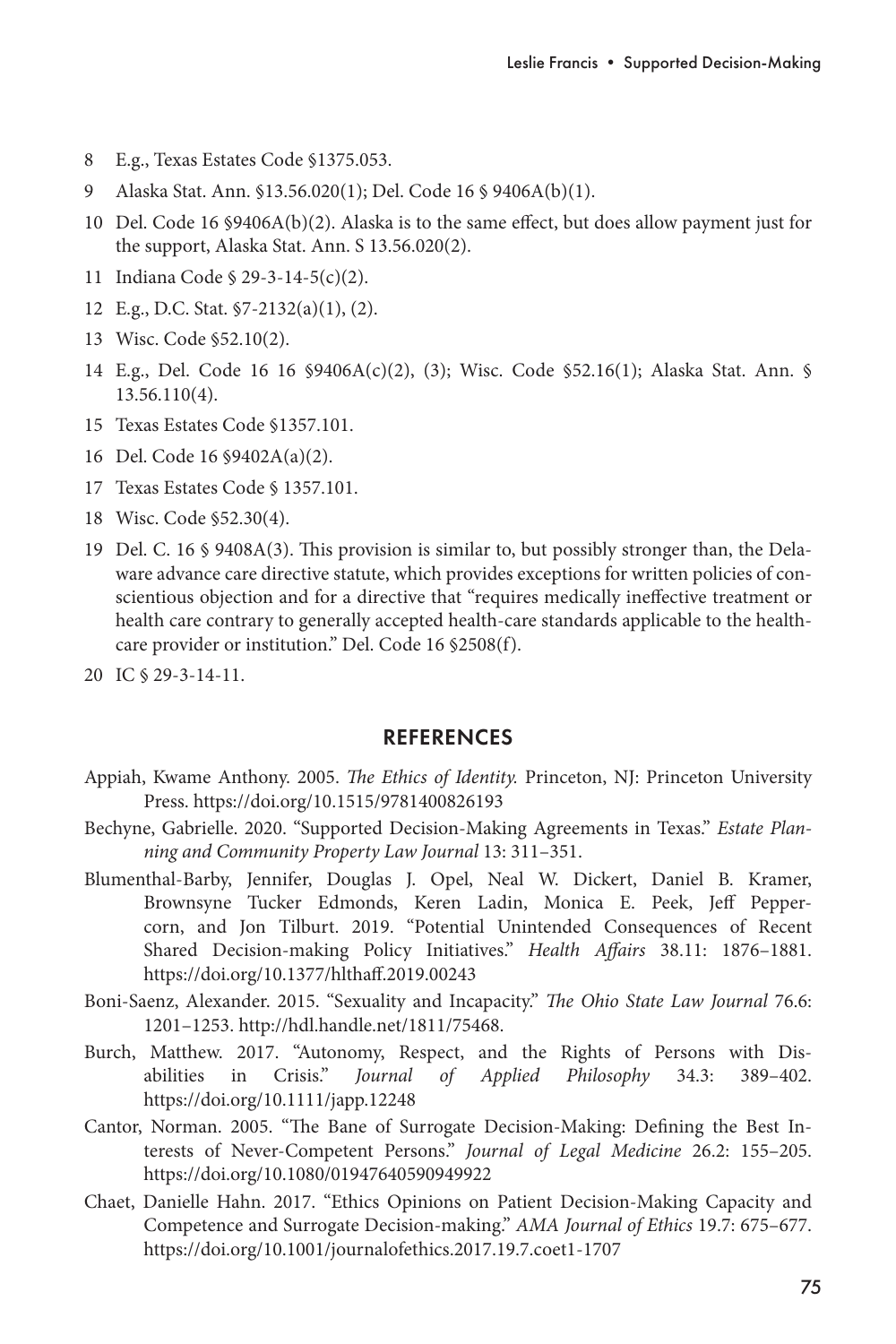- Christman, John. 2004. "Relational Autonomy, Liberal Individualism, and the Social Constitution of Selves." *Philosophical Studies* 117.1–2: 143–164. https://doi.org/10.1023/b:phil.0000014532.56866.5c
- Committee on the Rights of Persons with Disabilities. 2014. General comment No. 1. https:// documents-dds-ny.un.org/doc/UNDOC/GEN/G14/031/20/PDF/G1403120.pdf?OpenElement.
- Devi, Nandini. 2013. "Supported Decision-Making and Personal Autonomy for Persons with Intellectual Disabilities: Article 12 of the UN Convention on the Rights of Persons with Disabilities." *The Journal of Law, Medicine and Ethics* 41.4: 792–806.https://doi. org/10.1111/jlme.12090
- Dresser, Rebecca. 2018. "Advance Directives and Discrimination Against People with Dementia." *The Hastings Center Report* 48.4: 26–27. https://doi.org/10.1002/hast.867
- Dworkin, Ronald. 1993. *Life's Dominion: An Argument About Abortion, Euthanasia, and Individual Freedom.* New York: Alfred A. Knopf.
- Ells, Carolyn, Matthew R. Hunt, and Jane Chambers-Evans. 2011. "Relational autonomy as an essential component of patient-centered care." *International Journal of Feminist Approaches to Bioethics* 4.2: 79–101. https://doi.org/10.3138/ijfab.4.2.79
- Francis, Leslie P. Forthcoming 2022. "Forms of Equality, Faces of Discrimination: CRPD Article 5, Article 12, and the Disability's Difference Debate." *Disability Law and Human Rights: Theory and Policy.* Franziska Felder, et al*.* Springer.
- Francis, Leslie P., and Anita Silvers. 2007. "Liberalism and Independently Scripted Accounts of the Good: Meeting the Challenge of Dependent Agency." *Social Theory and Practice* 33.2: 311–334. https://doi.org/10.5840/soctheorpract200733229
- Gómez-Vírseda, Carlos, Yves de Maeseneer, and Chris Gastmans. 2019. "Relational Autonomy: What Does It Mean and How Is It Used in End-of-Life Care? A Systematic Review of Argument-Based Ethics Literature." *BMC Medical Ethics* 20.1. https://doi.org/10.1186/s12910-019-0417-3
- Hare, R. M. 1963. *The Language of Morals.* Oxford, UK: Clarendon Press. https://doi.org/10.1093/0198810776.001.0001
- Hare, R. M. 1965. *Freedom and Reaso*n. Oxford, UK: Oxford University Press. https://doi.org/10.1093/019881092x.001.0001
- Jaworska, Agnieszka. 2017. "Advance Directives and Substitute Decision-Making." *The Stanford Encyclopedia of Philosophy* (Summer), edited by Edward N. Zalta. https://plato. stanford.edu/archives/sum2017/entries/advance-directives/.
- Khader, Serene J. 2020. "The Feminist Case Against Relational Autonomy." *Journal of Moral Philosophy* 17.5: 499–527. https://doi.org/10.1163/17455243-20203085
- Khon, Nina A. 2021. "Legislating Supported Decision-Making." *Harvard Journal on Legislation* 58: 313–356. https://doi.org/10.2139/ssrn.3768684
- Kohn, Nina A., Jeremy A. Blumenthal, and Amy T. Campbell. 2013. "Supported Decision-making: A Viable Alternative to Guardianship?" *Pennsylvania State University Law Review* 117.4: 1111–1157. https://doi.org/10.2139/ssrn.2161115